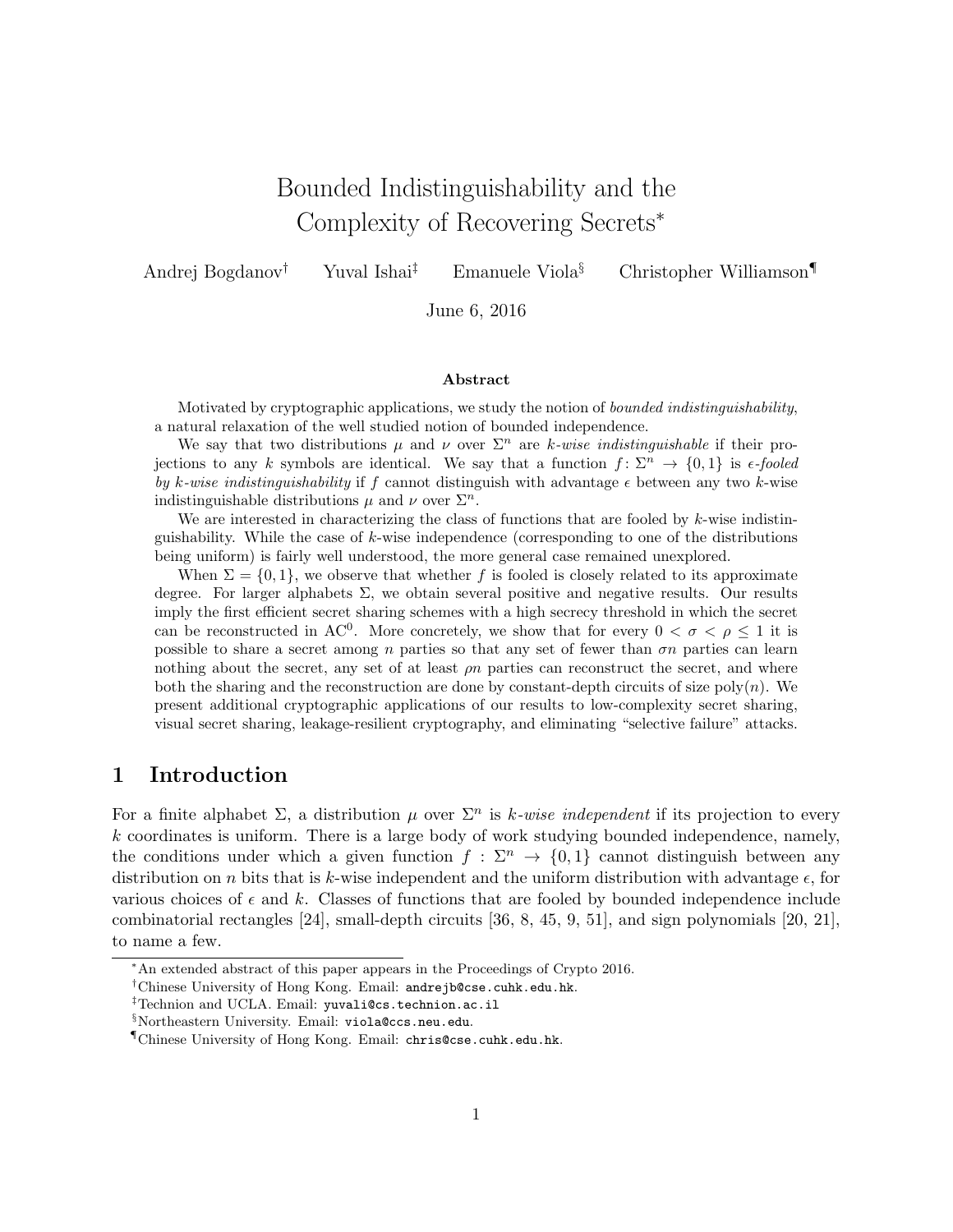In this work we consider a relaxation of bounded independence that we call *bounded indistinguishability.* Two distributions  $\mu$  and  $\nu$  over  $\Sigma^n$  are k-wise indistinguishable if for all subsets  $S \subseteq [n]$  of size k, the projections  $\mu|_S$  and  $\nu|_S$  of  $\mu$  and  $\nu$  to the coordinates in S are identical. For instance, if  $\mu$  (resp.,  $\nu$ ) is uniform over *n*-bit strings whose parity is 0 (resp., 1), then  $\mu$  and  $\nu$  are both  $(n-1)$ -wise independent and hence are also  $(n-1)$ -wise indistinguishable. However, if we let  $\mu' = \mu \circ \mu$  (i.e., a concatenation of two identical copies of  $\mu$ ) and similarly  $\nu' = \nu \circ \nu$ , then  $\mu'$  and  $\nu'$  are still  $(n-1)$ -wise indistinguishable but are not even 2-independent.

Bounded indistinguishability arises naturally in cryptographic applications that involve secret sharing or secure multiparty computation. We will be interested in the complexity of distinguishing between two k-wise indistinguishable distributions.

**Definition 1.1.** For  $\epsilon \in (0,1)$ , we say that a function  $f: \Sigma^n \to \{0,1\}$  is  $\epsilon$ -fooled by k-wise indis*tinguishability* if for any two k-wise indistinguishable distributions  $\mu$  and  $\nu$  over  $\Sigma^n$ ,

$$
|\Pr[f(\mu) = 1] - \Pr[f(\nu) = 1]| \le \epsilon.
$$

Our goal is to understand which functions  $f$  are fooled by  $k$ -wise indistinguishability. For instance, polylogarithmic independence fools all  $AC<sup>0</sup>$  circuits [9]. Is this also the case for polylogarithmic indistinguishability?

We start by observing that over the binary alphabet  $\Sigma = \{0, 1\}$ , whether f is fooled by k-wise indistinguishability is closely related to the *approximate degree* of  $f$ , a notion introduced in the seminal work of Nisan and Szegedy [40]. This connection is central to our work so we formalize it next. The  $\epsilon$ -approximate degree of a function  $f: \{0,1\}^n \to \{0,1\}$  is defined to be the smallest degree of a real-valued polynomial  $p: \{0,1\}^n \to \mathbb{R}$  such that  $|f(x)-p(x)| \leq \epsilon$  for every  $x \in \{0,1\}^n$ .

**Theorem 1.2.** For every n, k,  $\epsilon \in (0,1)$ , and  $f: \{0,1\}^n \to \{0,1\}$ , the following are equivalent:

- 1. f is not  $\epsilon$ -fooled by k-wise indistinguishability.
- 2. The  $\epsilon/2$ -approximate degree of f is bigger than k.

*Proof.* It follows from linear programming duality (see for example  $\S 3$  in [48] or Theorem 1 in [11]) that 2. is equivalent to the following statement:

3. There exists a function  $g: \{0,1\}^n \to \mathbb{R}$  such that  $(i) \sum_{x \in \{0,1\}^n} g(x) f(x) > \epsilon/2$ ,  $(ii) \sum_x |g(x)| =$ 1, and (iii)  $\sum_x g(x) \prod_{i \in S} x_i = 0$  for every set  $S \subseteq [n]$  of size at most k (including the empty set).

We now show that 1. and 3. are equivalent. To see that 1. implies 3., we assume without loss of generality that  $Pr[f(\mu) = 1] - Pr[f(\nu) = 1] > \epsilon$  and set  $g(x) = \frac{1}{2C}(\mu(x) - \nu(x))$ , where C is the statistical distance between  $\mu$  and  $\nu$ . The first two requirements for g are immediate. The third requirement follows from k-wise indistinguishability of  $\mu$  and  $\nu$ .

To see that 3. implies 1., set  $\mu(x) = 2 \max\{g(x), 0\}$  and  $\nu(x) = 2 \max\{-g(x), 0\}$ . Since  $\sum g(x) = 0$  and  $\sum |g(x)| = 1$ , we have  $\sum \mu(x) = \sum \nu(x) = 1$  and so  $\mu$  and  $\nu$  are probability distributions. Condition (i) implies that  $Pr[f(\mu) = 1] - Pr[f(\nu) = 1] > \epsilon$ . Finally, by linearity we have that condition (iii) implies that  $\mu$  and  $\nu$  are indistinguishable by k-juntas so they are k-wise indistinguishable.  $\Box$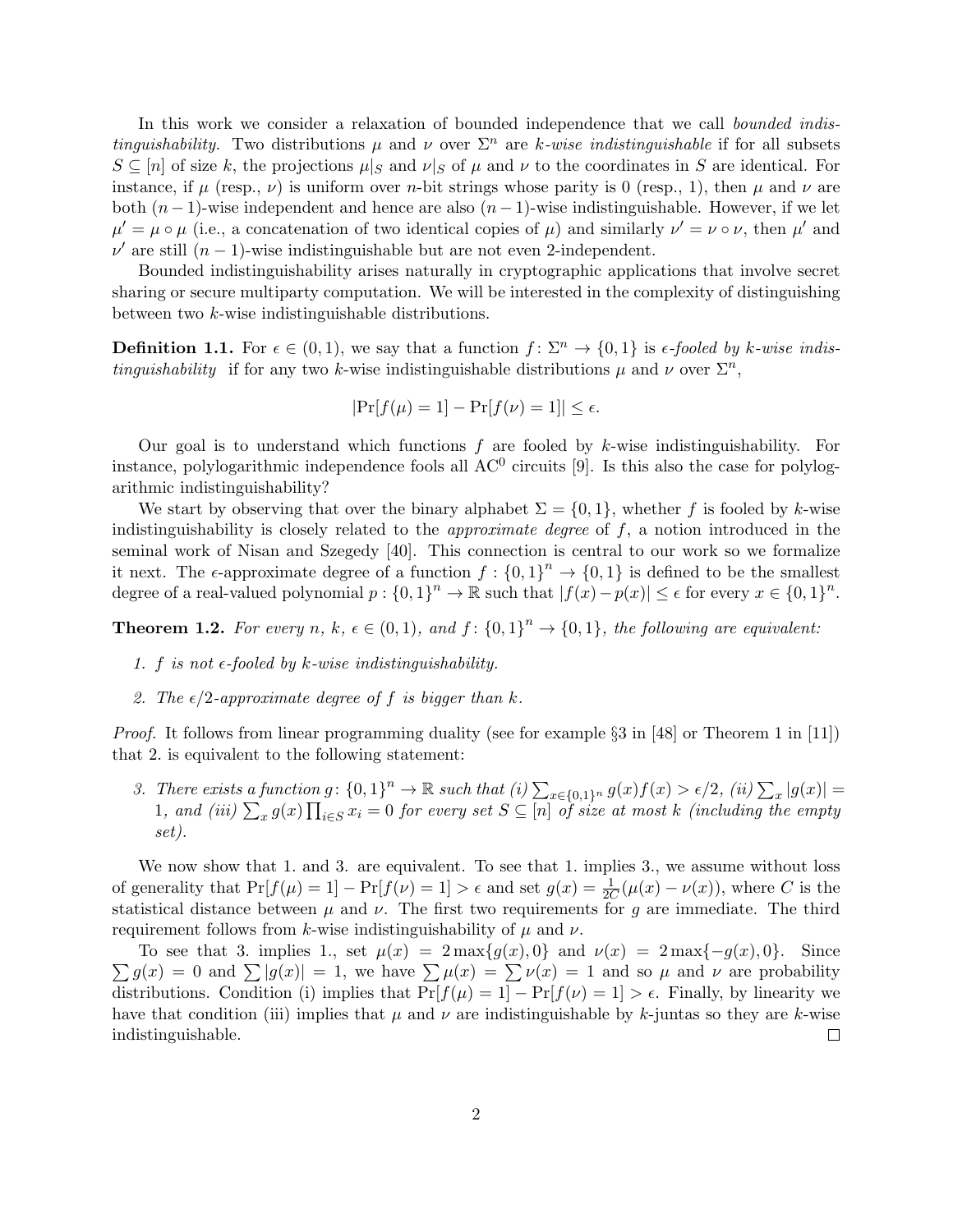As a corollary, we get a similar connection between being *non-trivially* fooled by bounded indistinguishability and threshold degree, a notion introduced in the classical work of Minsky and Papert [38]. Recall that the threshold degree of a function  $f: \{0,1\}^n \to \{0,1\}$  is the smallest degree of a real-valued polynomial  $p: \{0,1\}^n \to \mathbb{R}$  such that the sign of  $p(x)$  corresponds to  $f(x)$ for every  $x \in \{0,1\}^n$ .

## **Corollary 1.3.** For every n, k and  $f: \{0,1\}^n \rightarrow \{0,1\}$ , the following are equivalent:

- 1. There is a pair of k-wise indistinguishable distributions  $\mu, \nu$  that are perfectly distinguished by f, namely  $|\Pr[f(\mu) = 1] - \Pr[f(\nu) = 1]| = 1.$
- 2. The threshold degree of  $f$  is bigger than  $k$ .

Combining the above with known results on approximate degree, we conclude that bounded indistinguishability over  $\Sigma = \{0,1\}$  behaves very differently from bounded independence. For example,  $O(1)$ -wise independence suffices to 1/3-fool the OR function on n bits, but  $\Omega(\sqrt{n})$ -wise indistinguishability is required, due to the corresponding lower bound on the approximate degree of OR [40]. This answers the aforementioned question of whether polylogarithmic indistinguishability fools AC<sup>0</sup> in the negative. A separation of  $\Omega(n)$  is achieved by the Majority function:  $O(1)$ -wise independence suffices to 1/3-fool this function [20], but  $\Omega(n)$ -wise indistinguishability is required by Paturi's lower bound [43].

We turn to study the case of larger alphabets  $\Sigma$ . Here the equivalence with previously studied notions seems to break down. We restrict the attention to alphabets of the form  $\Sigma = \{0,1\}^s$ , viewing the function  $f$  as being computed by a circuit with sn input bits. This setting comes up naturally in cryptographic applications, as explained below. But first we remark that, over such larger alphabets, we construct "simple" functions  $f$  that are not fooled by  $k$ -wise indistinguishability for much larger values of k than what is known for  $\Sigma = \{0,1\}$ . For example, over  $\Sigma = \{0,1\}^{\text{poly}(n)}$ we show that  $(n - n/\text{poly}\log n)$ -wise indistinguishability does not  $(1 - 2^{-n})$ -fool AC<sup>0</sup> (Theorem 1.4), and that 0.99n-wise indistinguishability does not 0.99-fool DNF (Corollary 2.10). In contrast, over alphabet  $\Sigma = \{0, 1\}$  it is only known that  $\tilde{\Omega}(n^{2/3})$ -wise indistinguishability does not fool AC<sup>0</sup> (by work of Aaronson and Shi [2] and Theorem 1.2).

#### 1.1 Secret sharing schemes

A secret sharing scheme allows a dealer to share a secret between n parties, so that any k parties learn nothing about the secret from their shares whereas any r parties can reconstruct the secret from their shares. Unlike the case of *threshold secret sharing*, where  $r = k + 1$ , we allow a bigger gap between  $r$  and  $k$ . Such secret sharing schemes are often referred to as *ramp schemes*.

We are interested in the computational complexity of sharing and (especially) reconstructing secrets. A simple secret sharing scheme for  $k = n-1$  and  $r = n$  shares a bit s into n bits  $s_1, \ldots, s_n$ that are random subject to the restriction that their parity is  $s$ . This scheme cannot be implemented by constant depth circuits (in the class  $AC<sup>0</sup>$ ) as reconstruction requires computing the parity of n bits. Other secret sharing schemes, such as Shamir's [47], employ linear functions over finite fields and suffer from the same limitation.

A pair of k-wise indistinguishable distributions  $(\mu, \nu)$ , together with a function f that can tell the two distributions apart, can be viewed as a secret sharing scheme for a one-bit secret: Shares of 0 and 1 are samples of  $\mu$  and  $\nu$ , respectively, and f is the reconstruction algorithm. Applying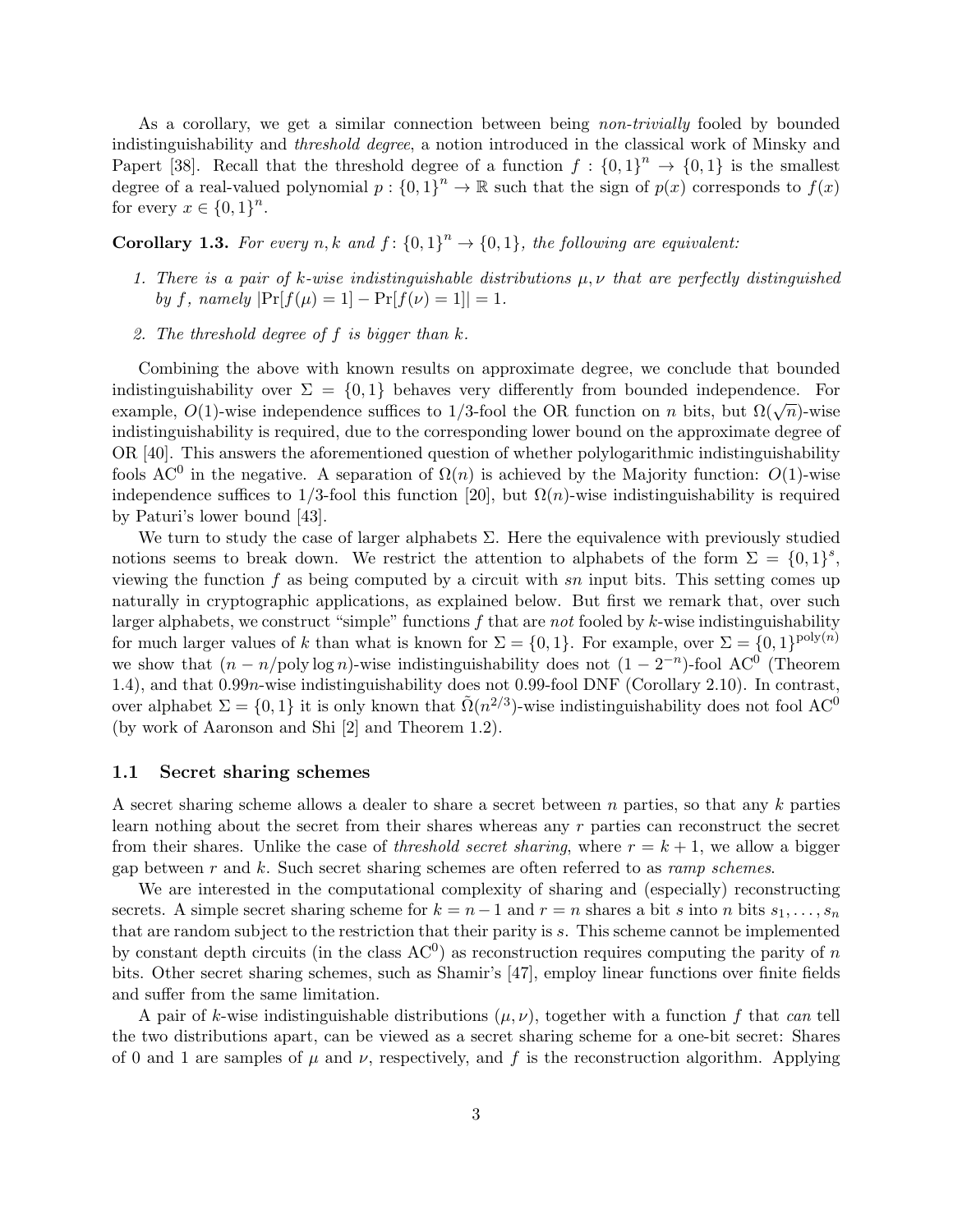this connection together with techniques for sampling by constant-depth circuits, we obtain the following secret sharing scheme in the class  $AC<sup>0</sup>$ .

**Theorem 1.4** (Secret sharing in AC<sup>0</sup>). Let d be a constant. For every n and  $\delta$  there exist:

- Sharing in AC<sup>0</sup>: circuits  $S_0$ ,  $S_1$  of constant depth and size poly $(n, \log 1/\delta)$  that sample  $(n$  $n/(\log n)^d$ )-wise indistinguishable distributions  $\mu, \nu$  over  $\Sigma^n$ ,  $\Sigma = \{0, 1\}^{\text{poly}(n)}$ ,
- Reconstruction in AC<sup>0</sup>: a circuit R of size poly(n) and depth  $d + O(1)$  such that  $Pr[R(\mu)]$  $0 \geq 1 - \delta$  and  $\Pr[R(\nu) = 1] \geq 1 - \delta$ .

Moreover, the circuits  $S_0$ ,  $S_1$ , and R can be constructed deterministically in time polynomial in n and  $\log 1/\delta$ .

Theorem 1.4 gives an explicit construction, but requires that all  $n$  parties participate in reconstruction. If one does not insist on a fully explicit construction and settles for a probabilistic construction that fails with negligible probability, the secrecy-recovery gap can be moved to an arbitrary location: In Theorem 2.13 we obtain an  $AC^0$  secret sharing scheme that provides secrecy against any  $\sigma n$  parties and allows reconstruction by any  $\rho n$  parties for any pair of constants  $0 \leq \sigma < \rho \leq 1$  and sufficiently large *n*.

We obtain several other schemes with incomparable features. If we do not insist on sharing in  $AC<sup>0</sup>$  and only require that reconstruction be done in  $AC<sup>0</sup>$ , then we can achieve similar results with perfect reconstruction ( $\delta = 0$ ). This variant builds on Corollary 1.3 and known results on the threshold degree of DNF [38]. Alternatively, we can strengthen Theorem 1.4 by allowing an  $AC^0$  sharing algorithm that indicates failure with probability  $\delta$ , but otherwise supports perfect reconstruction. In Corollary 2.10, we improve the reconstruction function complexity to a polynomial-size DNF formula (with terms of size  $O(\log n)$ ), at the cost of a small constant reconstruction error and a slightly worse secrecy threshold.

Finally, we complement the above positive results with some negative results, showing limitations of secret reconstruction by disjunctions of juntas (Theorem 2.18) or small decision trees (Theorem 2.20). In particular, the negative results imply that the positive result of Corollary 2.10 for DNF reconstruction does not hold if the secrecy threshold is much closer to  $n$  or if the DNF is restricted to have a polynomial-size decision tree.

Techniques. In §2 we rephrase known results on approximate degree in the language of secret sharing using the connection in Theorem 1.2. The resulting schemes have  $AC^0$  reconstruction, but achieve somewhat poor secrecy ( $k \leq n^{2/3}$ ) and do not come with algorithms for sampling the shares. In §2.1 we show that the distributions of the shares can be sampled in  $AC^0$ . Then, in §2.2 we give a reduction that trades alphabet size for secrecy, allowing us to derive our main positive results. This reduction makes use of unbalanced disperser graphs. Our negative results, presented in §2.4, are obtained by reducing the large alphabet to a binary alphabet using a suitable set system, and then using Fourier analysis for obtaining the negative result in the binary case.

Related work. The randomized encoding technique of Applebaum et al. [7] can transform any secret sharing scheme into one where the shares are sampled by circuits in which each output depends on a fixed number of random bits (i.e, in the class  $NC<sup>0</sup>$ ), but at the cost of further increasing the complexity of reconstruction. Druk and Ishai [22] and Cramer et al. [16] consider the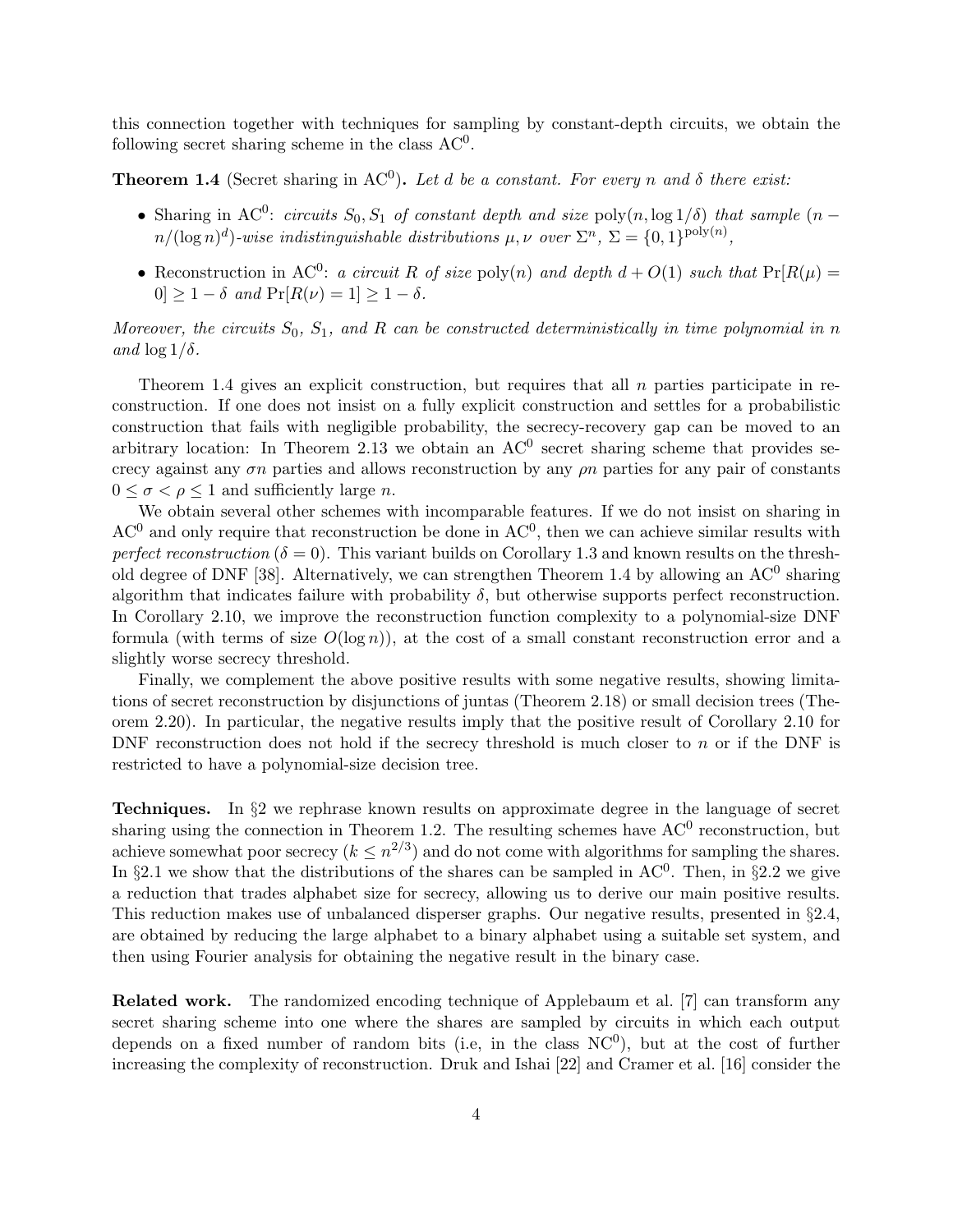question of minimizing the circuit *size* of secret sharing. They construct near-threshold schemes (i.e., with  $r = (1 + \epsilon) \cdot k$ ) in which sharing and reconstruction can be performed by circuits of size  $O(n)$ ; however, the depth of these circuits is logarithmic in n. The above results left open the existence of nontrivial secret sharing schemes in which reconstruction can be done by constant depth circuits or by other "simple" nonlinear functions, even when the computational complexity of sharing the secret is unbounded.

#### 1.2 Visual cryptography

Naor and Shamir [39] initiated the study of "visual cryptography" — a method for sharing secrets which allows for a physical implementation using transparencies. It can be phrased as a secret sharing scheme with  $\ell$ -bit shares, where reconstruction proceeds by first applying bitwise-OR to the shares and then applying an approximate threshold function (with constant fractional threshold gap). The bitwise-OR is implemented by physically stacking transparencies, and the approximate threshold function is implemented by visually distinguishing between  $\ell$ -tuples of bits (pixels) that have a low Hamming weight and those that have a high Hamming weight. The ratio between the threshold gap and  $\ell$  is referred to as the *contrast*.

It is known that the optimal contrast of such visual schemes vanishes exponentially with the secrecy parameter  $k$  [39, 34], assuming that one requires sharp threshold reconstruction by any subset of  $r = k+1$  parties. The latter assumption has been made in all works on visual cryptography we are aware of.

In §2.3 we give a visual "ramp scheme" that allows a quadratic gap between the secrecy and reconstruction thresholds:

**Theorem 1.5** (Visual secret sharing). For every n and r there exists a pair of distributions  $\mu, \nu$ **Theorem 1.5** (*v* is an secret sharing). For every n and r there exists a pair of also noticed<br>over  $\{0,1\}^n$  that are  $\Omega(\sqrt{r})$ -wise indistinguishable so that for every subset  $S \subseteq [n]$  of size r,

$$
|\Pr[OR(\mu|_S) = 1] - \Pr[OR(\nu|_S) = 1]| \ge 0.2.
$$

Moreover,  $\mu$  and  $\nu$  are samplable by explicit circuits  $S_0, S_1$  of constant depth and size polynomial in n.

The benefits are a dramatic improvement in contrast, making it independent of k and visually noticeable even for large  $k$ , as well as shorter (1-bit) shares and simpler reconstruction. The latter two properties are also achieved by other probabilistic visual schemes from the literature [35, 15]. However, this is the first visual scheme whose (probabilistic) contrast does not vanish exponentially with  $k$ . To give a better sense of the achievable parameters, in Appendix A we give some specific parameter choices along with an image demonstrating the level of contrast we achieve.

#### 1.3 Additional cryptographic applications

The above positive results for secret sharing rely on functions  $f$  that are not fooled by bounded indistinguishability. Such functions can be used to recover a secret from its shares. We observe that when  $f$  is fooled by bounded indistinguishability, this has positive consequences for leakage-resilient cryptography. Concretely, in every implementation of a cryptographic primitive that guarantees local secrecy, in the sense that different values of the underlying secrets induce  $k$ -wise indistinguishable distributions of the internal state, leaking the output of f on the internal state does not compromise the secrets.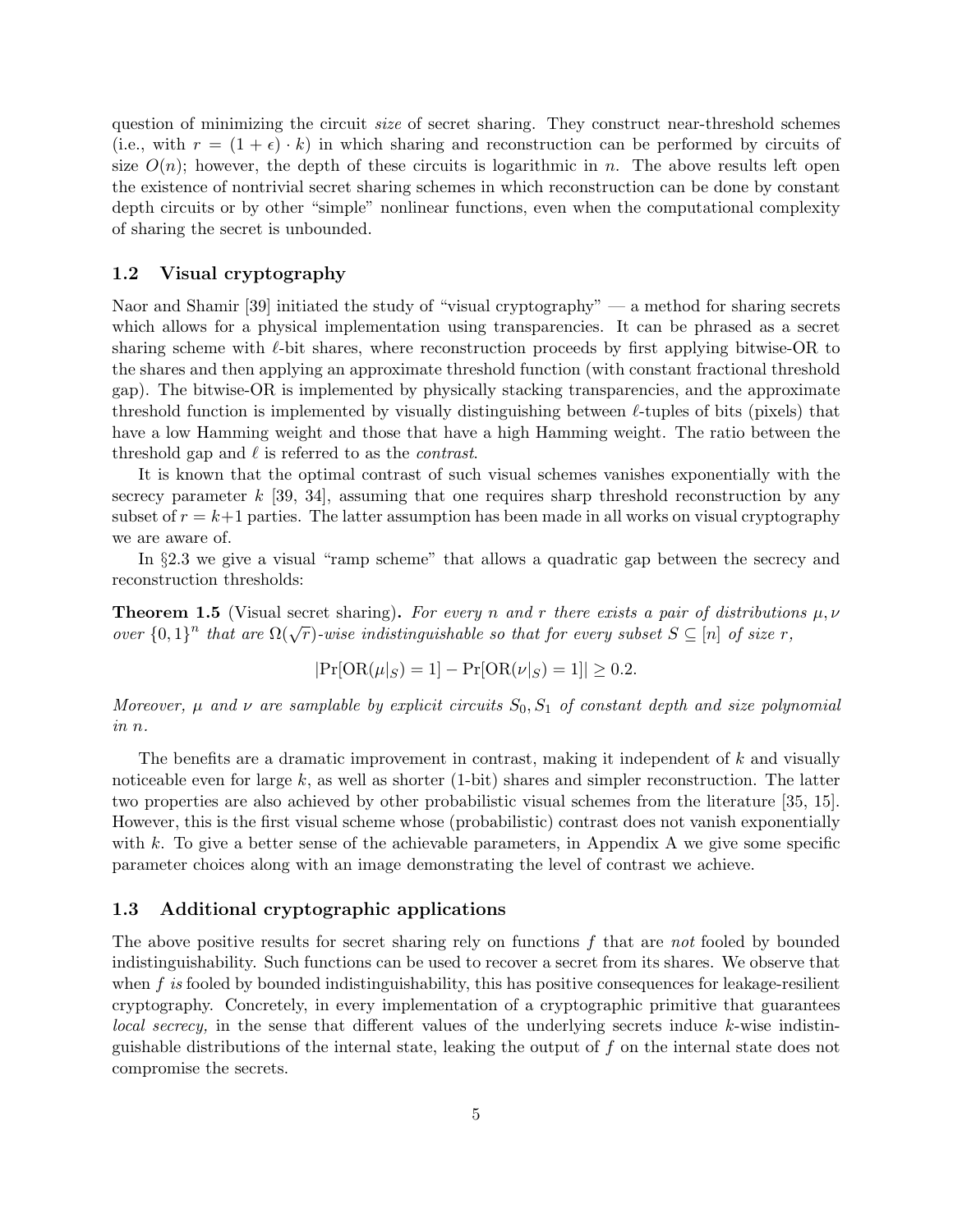Therefore all secret sharing schemes with a sufficiently high secrecy parameter k protect the secret against global leakage functions that output few bits, where each output bit has a low approximate degree (significantly smaller than  $k$ ). More concretely:

**Theorem 1.6.** There exists a universal constant C such that the following holds. Let  $\mu, \nu$  be k-wise indistinguishable distributions over  ${0,1}^n$ . Let  $L: \{0,1\}^n \rightarrow \{0,1\}^t$  be a leakage function such that the  $1/3$ -approximate degree of each of its t outputs is at most d. Then the statistical distance between  $L(\mu)$  and  $L(\nu)$  is bounded by  $\delta$ , provided that  $k \geq C dt (t + \log \frac{1}{\delta})$ .

This theorem can be applied to leakage functions whose outputs are computed by small decision trees or disjunctions of small juntas. It can also be applied to establish leakage resilience of protocols for secure multiparty computation and the related object of "private circuits." See §3.1 and §3.2 for more details and concrete applications.

Eliminating selective failure attacks. The above applications can be relevant to any  $f : \Sigma^n \to$  $\{0,1\}$  that is fooled by bounded indistinguishability. We show that the special case where  $f = \text{OR}$ can be useful for eliminating so-called "selective failure" attacks. A selective failure attack is an attack that makes a computation fail only if the input satisfies some predicate. Such attacks enable an adversary to tamper with the computation and learn a bit of information about the secret input even when the tampering is detected and the output is replaced by an indication of failure. Selective failure attacks arise in different areas of cryptography and are often difficult to protect against.

We propose the following natural methodology for protecting against such attacks. Suppose that the computation of  $g(w)$  can be reduced to n sub-computations  $g_1(w_1), \ldots, g_n(w_n)$ , where each k of the  $w_i$  jointly hide w. The computation of g via this reduction fails if at least one of the sub-computations fails. Assume further that an adversary tampers with each sub-computation  $g_i$  by choosing an arbitrary function of  $F_i(w_i)$  that determines whether this sub-computation fails. Then, a corollary of Theorem 1.6 (with  $t = 1$  and  $L = \text{OR}$ ) is that if  $k \gg \sqrt{n}$  (the approximate degree of  $OR$ ), then no tampering strategy can significantly correlate the event of failure with w. In §3.3 we describe a simple concrete application of this methodology to eliminating selective failure attacks in error-detecting coding schemes.

**Organization.** In  $\S2$  we present our results on secret sharing. In  $\S2.4$  we prove our negative results and in §3 we give the details of the additional cryptographic applications described above. In Appendix D we discuss an approximate notion of bounded indistinguishability.

### 2 Secret sharing

In this section we prove our results on secret sharing. Our starting observation is that bounded indistinguishability is closely related to the complexity of secret sharing. Specifically, the distributions  $\mu$  and  $\nu$  over  $\Sigma^n$  capture the joint distributions of shares obtained by sharing the secrets 0 and 1, respectively. The k-wise indistinguishability of the distributions corresponds to the parties gaining no information from any  $k$  shares. However, if bounded indistinguishability does not fool some function  $f: \Sigma^n \to \{0,1\}$  we can think of f as the reconstruction function that maps the shares back to the secret.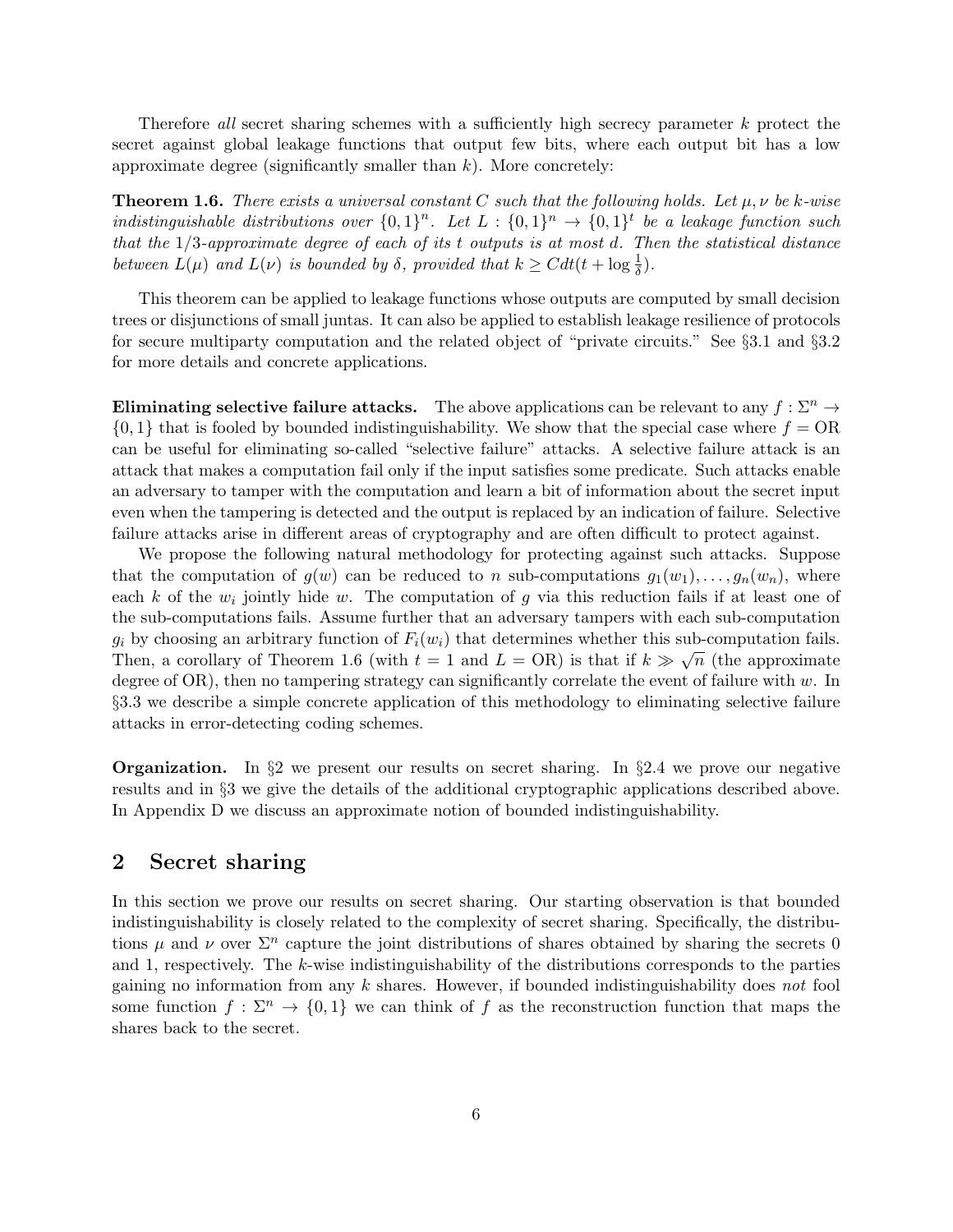In this setting it is natural to think of the distinguishing advantage as being close to (and ideally equal to) one. We will be interested in the complexity of the function  $f$  as well as the complexity of sampling  $\mu$  and  $\nu$ .

A different connection between secret sharing and approximation theory is obtained in the visual cryptography literature [39] (see also [34] and the citations therein). However, it was confined to analyzing the so-called contrast of visual cryptography schemes.

We give next a formal definition of secret sharing for a one-bit secret.<sup>1</sup>

**Definition 2.1.** An  $(n, k, r)$  bit secret sharing scheme with alphabet  $\Sigma$ , reconstruction function  $f: \Sigma^r \to \{0,1\}$  and reconstruction advantage  $\alpha$  is a pair of k-wise indistinguishable distributions μ and ν over  $\Sigma^n$  such that μ and ν are k-wise indistinguishable but for every set S of size r we have  $Pr[f(\mu|S) = 1] - Pr[f(\nu|S) = 1] \ge \alpha$ . Here  $\mu|S$  is the projection of  $\mu$  to the symbols in S, and similarly for  $\nu$ . The secret sharing scheme has *perfect reconstruction* if  $\alpha = 1$ . The scheme is explicit if f is explicit and there are explicit algorithms to sample  $\mu$  and  $\nu$ .

As mentioned earlier, the distributions  $\mu$  and  $\nu$  are the joint distributions of shares obtained by sharing the secret 0 and 1, respectively. We sometimes omit reference to the alphabet when  $\Sigma = \{0, 1\}$  and omit r from the notation when  $r = n$ .

We note that Item 1. in Theorem 1.2 is equivalent to the assertion that there exists an  $(n, k)$ bit secret sharing scheme (with  $r = n$  and one-bit shares) with reconstruction function f having reconstruction advantage  $\epsilon$ . Item 1. in Corollary 1.3 is equivalent to the assertion that there exists a similar scheme with perfect reconstruction.

Theorem 1.2, combined with the body of works on approximate and threshold degree immediately gives the following consequences.

**Corollary 2.2.** The following secret sharing schemes over  $\Sigma = \{0, 1\}$  exist:

- 1. An  $(n, \Omega(\sqrt{\delta n}))$  bit secret sharing scheme with reconstruction by OR with advantage  $1 \delta$ , for any  $\delta$ .
- 2. An  $(n, \Omega(n))$  bit secret sharing scheme with reconstruction by majority with constant advantage.
- 3. An  $(n, \Omega((n/\log n)^{2/3})$  bit secret sharing scheme with reconstruction by the element distinctness DNF and constant reconstruction advantage.
- 4. An  $(n, \Omega(n^{1/3}))$  bit secret sharing scheme with perfect reconstruction by the DNF  $AND_{n^{1/3}} \circ$  $OR_{n^{2/3}}$ .
- 5. An  $(n, \Omega(\sqrt{n}))$  bit secret sharing scheme with perfect reconstruction by some AC<sup>0</sup> function.

Proof. The schemes follows by Theorem 1.2 and the following works: 1. by Nisan and Szegedy [40] and refinements by Bun and Thaler [11] (Proposition 14); 2. by Paturi [43]; 3. by Aaronson and Shi [2]; 4. by Minsky and Papert [38]; and 5. by Sherstov [49].  $\Box$ 

These results show that for an interesting range of parameters, the reconstruction procedure of a secret sharing scheme can be implemented by simple functions, and in particular by constant depth circuits.

<sup>&</sup>lt;sup>1</sup>Restricting the attention to a one-bit secret is without loss of generality; an  $\ell$ -bit secret can be shared by invoking a scheme for a one-bit secret  $\ell$  times in parallel.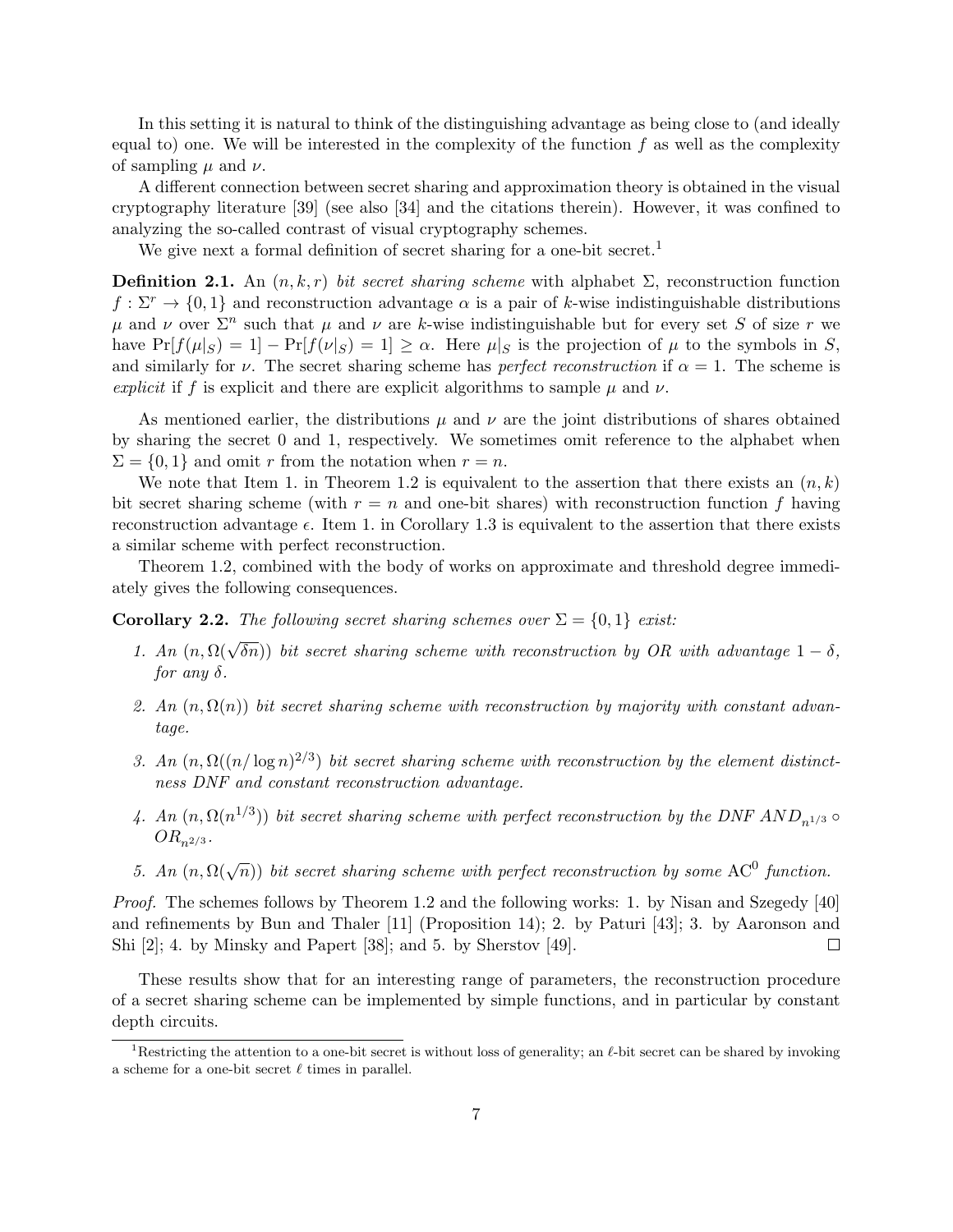Bounded independence versus bounded indistinguishability. In many secret sharing schemes (e.g., Shamir's scheme [47] over a field of characteristic 2), the distributions  $\mu$  and  $\nu$  are not only  $k$ -wise indistinguishable but also  $k$ -wise *independent*. Such distributions cannot be distinguished by AC<sup>0</sup> functions and sign polynomials of degree 2 unless k is at most polylogarithmic in n. In contrast, the above examples give examples of  $k$ -wise indistinguishable distributions that are distinguishable by such function even when  $k$  grows polynomially with  $n$ .

Remark 2.3. Aaronson [1] considers a different relaxation of bounded independence that has a dramatic effect on distinguishability by  $AC<sup>0</sup>$  functions. He considers distributions where for any k bits the probability that those bits take any fixed value is within  $\epsilon 2^{-k}$  of  $2^{-k}$  and gives a family of depth 3 polynomial-size circuit that distinguishes such a distribution from a uniform one with constant advantage for any k and  $\epsilon = k \cdot \text{poly}\log(n)/n$ .

## 2.1 Sampling the shares in  $AC^0$

In this section we show the existence of secret sharing schemes in which sharing the secret can be performed by constant-depth circuits, i.e., in the class  $AC^0$ , and reconstructing the secret can be done by a "simple" function. (As discussed in  $\S1.1$ , the problem of minimizing the complexity of sharing alone is much simpler and can be solved via the techniques of [7].)

We start by showing how to sample distributions that are exponentially close to the  $k$ -wise indistinguishable distributions corresponding to the schemes we described. In Appendix C we give a refinement that gives distributions that are (exactly)  $k$ -wise indistinguishable, i.e., we achieve perfect secrecy.

**Theorem 2.4.** For schemes 1. to  $\lambda$ . in Corollary 2.2 there exist pairs of circuit families of constant depth and size polynomial in n and  $\log(1/\epsilon)$  that sample distributions within statistical distance  $\epsilon$ of  $\mu$  and  $\nu$ , respectively.

We leave the existence of efficient samplers for scheme 5. as an open question.

Note that we can achieve statistical distance  $\epsilon = 2^{-n^c}$  for any constant c with circuits of size  $poly(n)$ . The reason for this loss in statistical distance is that our distributions over the shares have probability masses that may not be powers of two, and so if we want to sample them using random bits we have to incur some slight error.

We now give the proof of this theorem. Our analysis relies on known explicit constructions of "dual polynomials," i.e., of the function g in Item 3. in Theorem 1.2. This area of research has been quite active since  $\text{Spalek}$  [50] gave the first explicit dual polynomial for OR.

Let  $\Gamma$  be a group of permutations acting on [n]. Then  $\Gamma$  also acts on  $\{0,1\}^n$  by permuting the coordinates. The next claim is immediate.

**Claim 2.5.** Let  $\Gamma$  be a group of permutations on [n]. Assume  $f(x) = f(\sigma x)$  for all  $x \in \{0,1\}^n$ and all  $\sigma \in \Gamma$ . If  $(\mu, \nu)$  is an  $(n, k, r)$  bit secret sharing scheme with reconstruction function f and advantage  $\alpha$ , then so is  $(\overline{\mu}, \overline{\nu})$  where

$$
\overline{\mu}(x) = \mathcal{E}_{\sigma \sim \Gamma}[\mu(\sigma x)]
$$
 and  $\overline{\nu}(x) = \mathcal{E}_{\sigma \sim \Gamma}[\nu(\sigma x)].$ 

In particular, if f is symmetric under permutation of its input coordinates, then the distributions  $\mu$  and  $\nu$  can be assumed to assign the same probability to all strings of the same Hamming weight. These  $n + 1$  probabilities can be found in polynomial time by solving a linear program.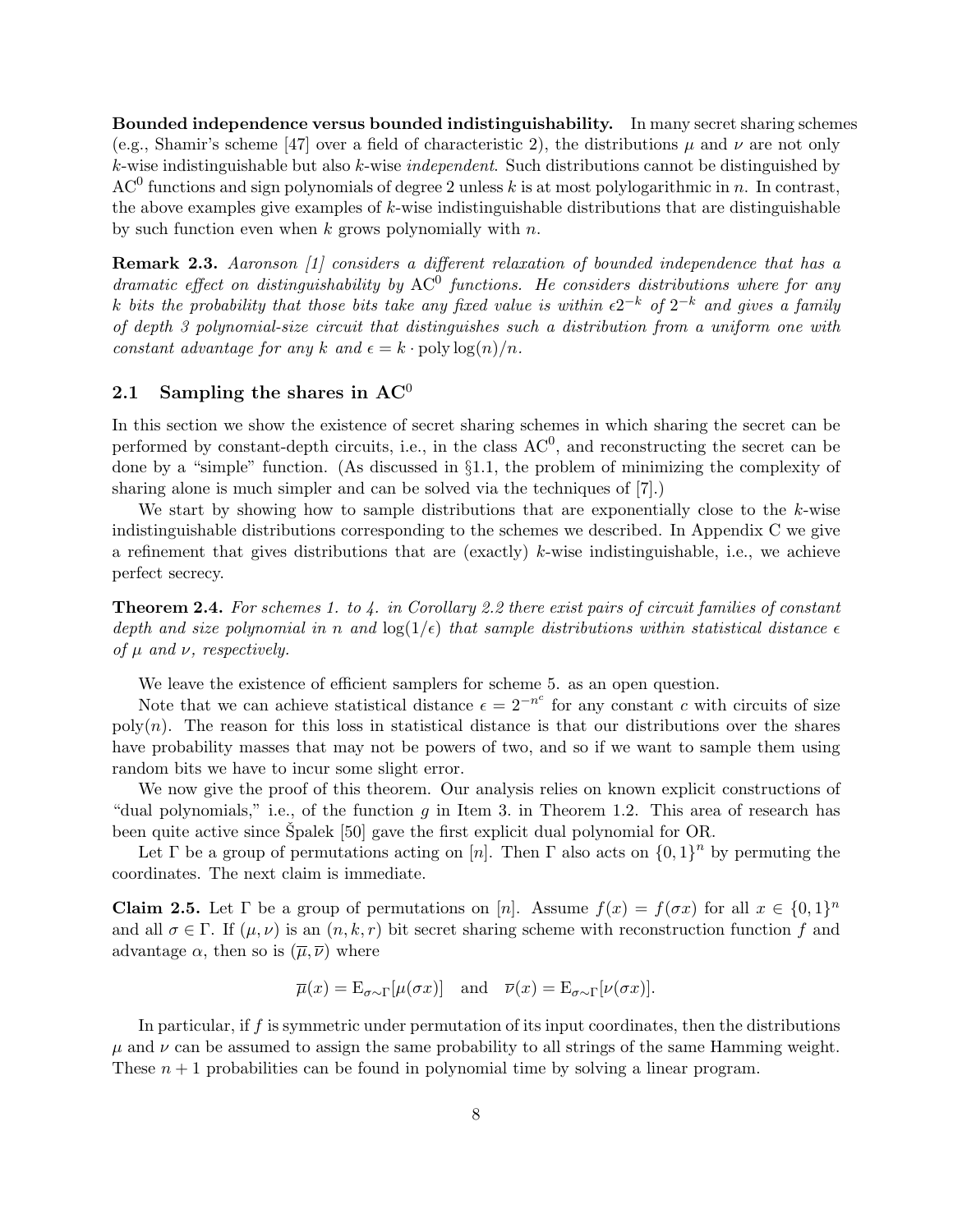Moreover, we argue that in such a case  $\mu$  is AC<sup>0</sup>-samplable; the same argument applies to  $\nu$ . Let  $\mu'$  be the distribution on Hamming weights induced by  $\mu$ . To sample from  $\mu$ , we first sample a weight  $w \in \{0, \ldots, n\}$  from  $\mu'$ , then output a random permutation of the string  $1^w0^{n-w}$ . Both of these steps can be implemented in  $AC^0$ ; cf. [53].

Therefore secret sharing with reconstruction by OR and majority can both be implemented in  $AC<sup>0</sup>$ .

A description of the bit sharing scheme for element distinctness can be extracted from the work of Bun and Thaler  $[12]$ . They first construct a bit secret sharing scheme for a partial function f whose inputs are strings of length N over an alphabet  $\Sigma$  of size  $O(N)$ . In the yes inputs of f all symbols are distinct, while in the no inputs all symbols occur exactly twice. Their distributions  $\mu$ and  $\nu$  are supported on strings where  $m/a$  symbols occur exactly a times and  $(N-m)/b$  symbols occur exactly b times for various choices of  $m, a, b$ .

We can represent the input to f as a binary string  $x_1 \ldots x_N \in (\{0,1\}^{\Sigma})^N$ , where  $x_i$  is an indicator vector for the *i*-th input symbol of f. Under this representation, f is a partial boolean function from  $\{0,1\}^{|\Sigma| \cdot N}$  to  $\{0,1\}$ . By Claim 2.5 we may assume  $\mu$  and  $\nu$  are invariant over both permutations of the alphabet and permutations of the input positions. Now  $\mu$  and  $\nu$  can be sampled by first sampling  $(m, a, b)$  from the marginal distribution, then writing down an arbitrary string with the correct counts, and applying random permutations to both the alphabet and the input positions. All of these steps can be implemented in  $AC<sup>0</sup>$ . The bit secret sharing scheme for OR is obtained by projecting the entries of  $\mu$  and  $\nu$  on random subsets of size n, which can also be implemented by sampling a random permutation.

An explicit description of the bit sharing scheme for the Minsky-Papert function can be extracted from the work of O'Donnell and Servedio [42] (Appendix A). They first sample an integer t of magnitude at most  $n^{1/3}$  (even for  $\mu$ , odd for  $\nu$ ) then choose an independent random string of Hamming weight  $(t - i)^2$  in the *i*-th block. Both steps can be implemented in AC<sup>0</sup>.

#### 2.2 Trading alphabet size for secrecy

We now give a general method of composing secret sharing schemes. We will apply this method to improve the secrecy of the above schemes at the cost of an increase in alphabet size and a slight increase in depth of the reconstruction. Our construction makes use of disperser graphs.

**Definition 2.6.** A  $n \times m$  bipartite graph G with left degree d is a  $(k, \epsilon)$  disperser if any subset of [n] of size k has at least  $(1 - \epsilon)n$  neighbors in [m].

The loss in reconstruction efficiency is related to the degree d of the disperser. So we obtain the best results with Zuckerman's construction of dispersers with degree linear in  $\log n/\epsilon$ .

**Theorem 2.7** (Theorem 1.9 of [54] with  $\alpha = 1/2$ ). For every constant  $\delta$ , and for every n and  $\epsilon$ there is an explicit  $(n^{\delta}, \epsilon)$  disperser G with  $d = O(\log n/\epsilon)$  and  $m = \delta n/2$ .

We now show how to turn an  $(n, k)$  secret sharing scheme L over alphabet  $\{0, 1\}$  into a  $(m, m-1)$  $\epsilon$ m) secret sharing scheme R over alphabet  $\{0,1\}^n$ . The alphabet is actually  $\{0,1\}^{d'}$  where d' is the maximum right-hand side degree of the disperser graph. It is possible to obtain  $d'$  close to the average degree  $nd/m$ , but in our settings this will always be  $n^{\Omega(1)}$  and so for simplicity we do not optimize this parameter.

The parties of  $L$  and  $R$  are associated to the left and right vertices of the bipartite graph respectively. To share a bit in R, first sample shares for L and label each left vertex  $v \in [n]$  by its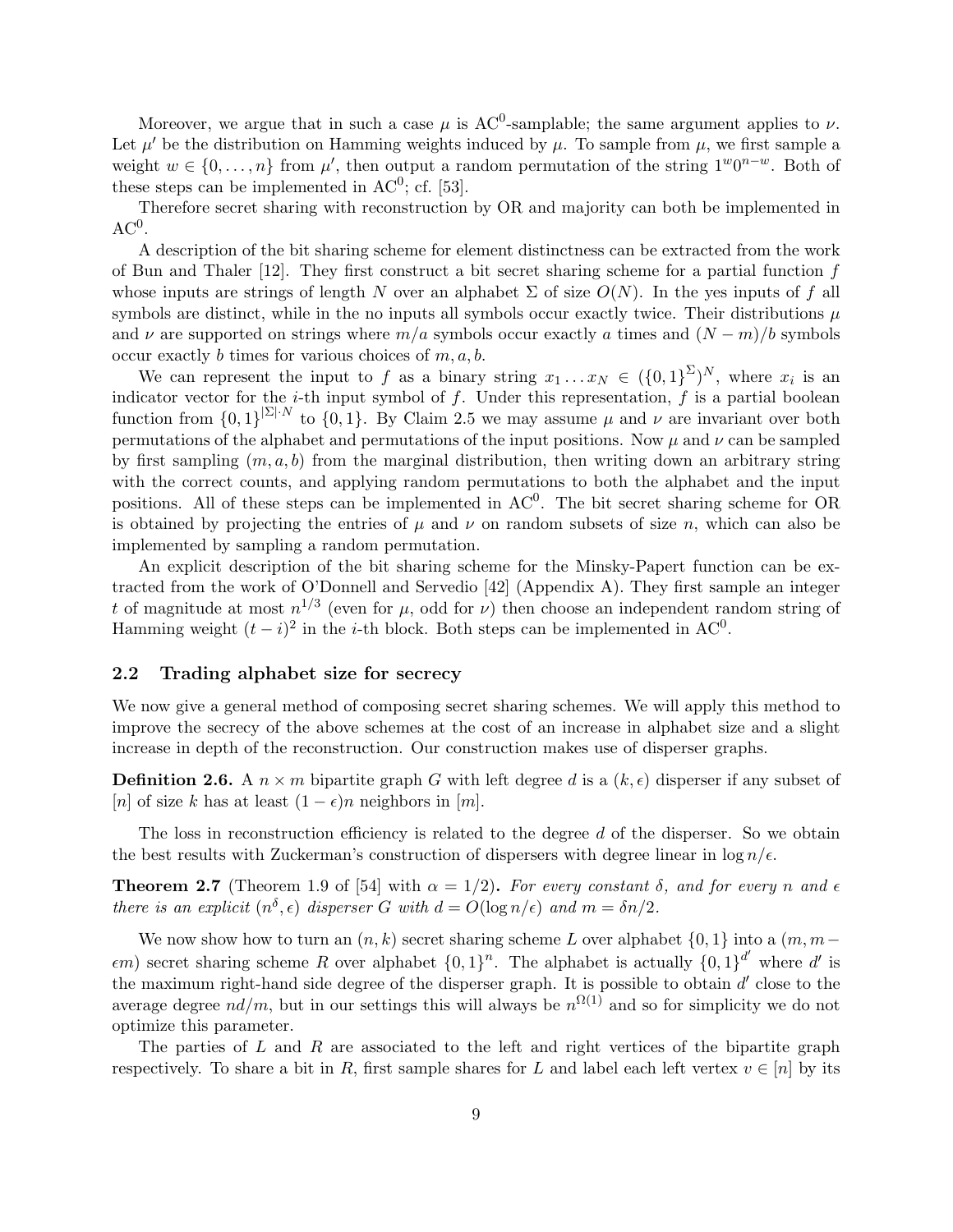corresponding share  $s(r) \in \{0,1\}$ . Now for each of the d edges  $e_1, \ldots, e_d$  incident to r, choose a bit  $s(e_i)$  at random conditioned on  $s(e_1) \oplus \cdots \oplus s(e_d) = s(r)$ . The share  $s(w)$  of each right vertex  $w \in [m]$  is the concatenation of the edge-shares  $s(e)$  over all its  $\leq n$  incident edges e.

To reconstruct, apply the process in reverse: First distribute  $s(w)$  for  $w \in [m]$  to its incident edges, then calculate  $s(v), v \in [n]$  as  $s(e_1) \oplus \cdots \oplus s(e_d)$  and output  $f(s(1), \ldots, s(n))$ , where f is the reconstruction function of L.

**Lemma 2.8.** If G is a  $(k, \epsilon)$  disperser graph and L is a  $(n, k)$  secret sharing scheme then R is a  $(m, m - \epsilon m)$  secret sharing scheme with the same reconstruction advantage.

Proof. It is easy to see that the reconstruction advantage is preserved. Next we argue secrecy.

For contradiction, assume that L is k-secret but R is not  $(n - \epsilon n)$ -secret. Then there exists a subset  $S \subseteq [m]$  of size  $\leq m - \epsilon m$  such that the parties in S can distinguish shares of 0 from shares of 1. Consider the joint distribution of the shares assigned to all the edges incident to S. If any vertex  $v \in [n]$  has a neighbor outside S, then the edge-shares associated to v's neighbors inside  $S$  are uniformly random and independent of all the other edge-shares incident to  $S$  (even conditioned on all the values  $s(v)$ ). Therefore, the two distributions must be distinguishable even when restricted to those edges whose right vertices have all their neighbors in  $S$ . Let  $T$  be the set of all such right vertices. Then the shares of S in L are determined by the shares of T in R. By the disperser property of  $G, T$  has size at most k, so the shares in T are indistinguishable, contradicting our assumption.  $\Box$ 

We note that Alon et al. [4] applied a similar construction to amplify the distance of linear error-correcting codes, while Damgård et al. [19] used it (in more general form) for improving the tolerance of multiparty computations. Both these applications make use of dispersers (in fact, expanders) G that are balanced (with  $m = n$ ) and of constant degree d. In contrast, we apply it to unbalanced graphs whose left degree is logarithmic in the number of vertices.

If we set  $k = n^{\alpha}$  for some constant  $\alpha > 0$ , we obtain the following consequence. Here  $f \circ XOR_d$ denotes a function that can be computed by composing  $f$  by  $XORs$  over  $d$  inputs.

**Theorem 2.9.** Let  $\alpha > 0$  be a constant. Suppose that there exists a  $(n, n^{\alpha})$  secret sharing scheme with reconstruction function  $f: \{0,1\}^n \to \{0,1\}$  over alphabet  $\{0,1\}$ . Then there exists a  $(m,(1-d))$  $\epsilon) m)$  secret sharing scheme over alphabet  $\{0,1\}^n$  with reconstruction function of the type  $f \circ XOR_d$ with  $d = O((\log n)/\epsilon)$  and  $m = \Omega(n^{\alpha})$ .

We now have all the pieces to prove Theorem 1.4.

Proof. (of Theorem 1.4) Instantiate Theorem 2.9 with Item 4 in Corollary 2.2. The reconstruction function involves computing parities on polylog n bits which can be done in  $AC^0$ . To sample the shares efficiently use Theorem C.1.  $\Box$ 

Several other schemes are possible. We highlight the following one in which reconstruction is done by a DNF, although it is not perfect.

Corollary 2.10. For every constant  $\epsilon > 0$ , there is an explicit  $(n,(1-\epsilon)n)$ -secret sharing scheme with reconstruction error  $\epsilon$  over the alphabet  $\{0,1\}^{\text{poly}(n)}$  with reconstruction by a poly $(n)$ -size DNF with terms of size  $O(\log n)$ .

Proof. Instantiate Theorem 2.9 with Item 1 in Corollary 2.2. The reconstruction function is an OR of  $O((n/\log n)^2)$  XORs of size  $O((\log n)/\epsilon)$ , which can be computed by a polynomial-size DNF. The shares can be sampled in  $AC<sup>0</sup>$  by Theorem 2.4.  $\Box$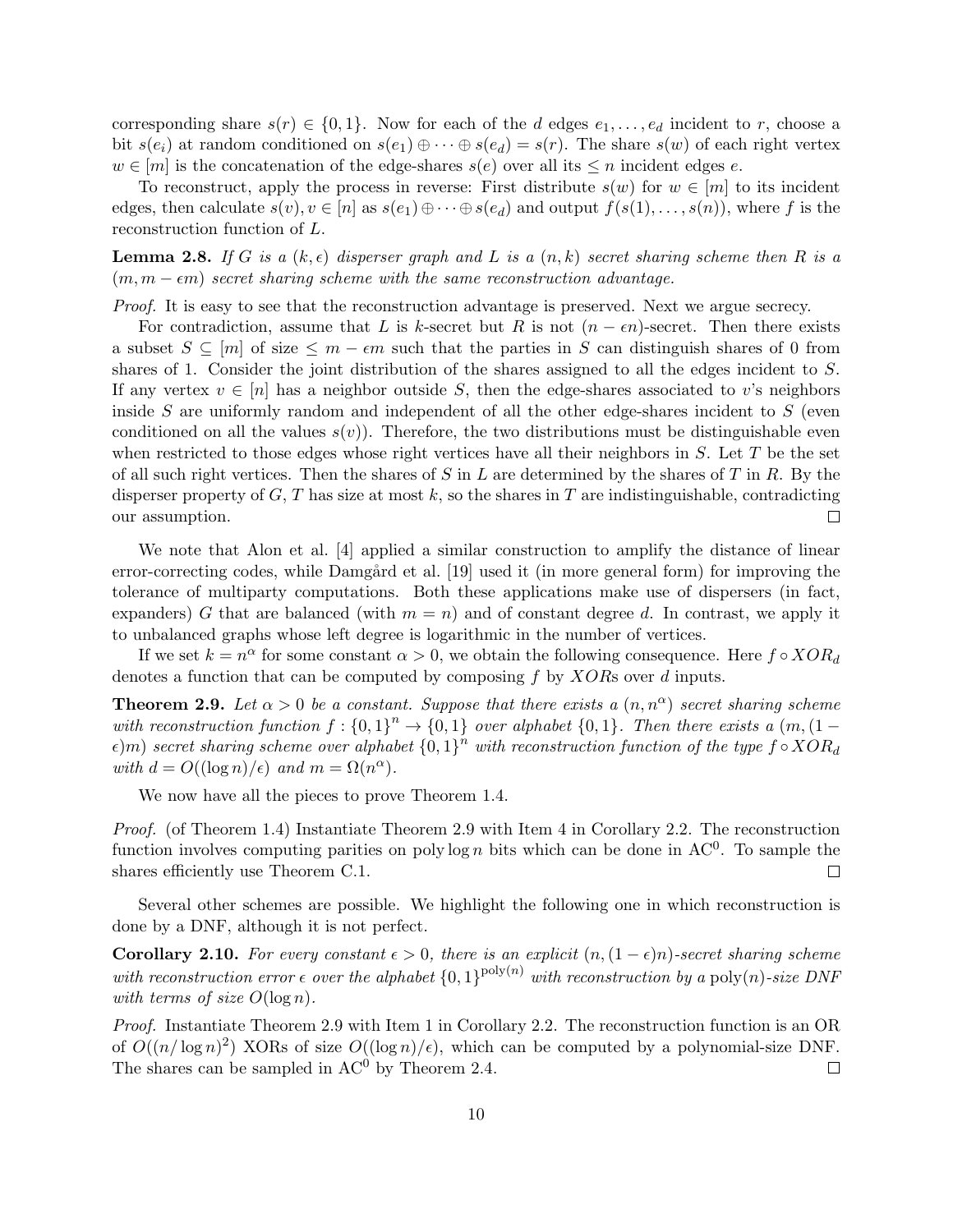#### 2.3 Reconstruction by a subset of the parties

In this section we give several secret sharing schemes that allow for reconstruction by a subset of the parties. Our starting point is the secret sharing scheme with reconstruction by the OR function.

**Claim 2.11.** For every r,  $\delta$ , and n there is an explicit  $(n, \Omega(\sqrt{\delta n}), r)$  bit secret sharing scheme with reconstruction by OR with advantage at least  $r/n - \delta$ .

Here, by OR we mean the class of OR functions on subsets of  $r$  input bits. We will need the following fact which is implicit in the proof of Theorem 1.2.

**Remark 2.12.** Without loss of generality, the distributions  $\mu$  and  $\nu$  can be assumed to have disjoint support.

*Proof.* (of Claim 2.11) Let  $(\mu, \nu)$  be any  $(n, k)$  bit sharing scheme for OR with reconstruction advantage  $1-\delta$ . By Remark 2.12 and Claim 2.5 we may assume  $\mu$  and  $\nu$  are disjoint and symmetric, so  $\nu(0^n) = 1 - \delta$  and all strings in the support of  $\mu$  have nonzero Hamming weight. For any subset of r parties, the probability that they jointly observe a nonzero entry under  $\nu$  is then at most  $\delta$ . By symmetry of  $\mu$ , the probability that they observe nonzero entry under  $\mu$  is at least  $r/n$ . Therefore  $Pr[f(\mu) = 1] - Pr[f(\nu) = 1] \ge r/n - \delta.$  $\Box$ 

If we set  $\delta = r/2n$  we obtain an  $(n, \Omega(\sqrt{r}), r)$  bit secret sharing scheme with reconstruction by OR with advantage  $\delta = r/2n$ . In the next result we make this advantage constant.

With advantage  $\theta = r/2n$ . In the next result we make this advantage constant.<br>We now prove Theorem 1.5, namely the existence of a  $(n, \Omega(\sqrt{r}), r)$  bit secret sharing scheme with reconstruction by OR with constant advantage.

*Proof.* (of Theorem 1.5) First we construct a scheme over alphabet  $\{0,1\}^{1/\delta}$  for  $\delta = 2n/r$  which we assume to be an integer. To share a zero and a one respectively, sample  $1/\delta$  independent shares using the scheme in Claim 2.11 and give the  $i$ -th party the  $i$ -th bit from each copy. By the proof of Claim 2.11 for any  $\Omega(\sqrt{r})$  parties the OR of their *i*-th copies of their shares of one and zero evaluate to 1 with probability at least  $1 - (1 - 2\delta)^{1/\delta}$  and at most  $1 - (1 - \delta)^{1/\delta}$ , respectively. The difference between these two numbers is always positive and tends to  $1/e - 1/e^2$  as  $1/\delta$  increases.

To reduce the alphabet to binary, we replace each party's share by the OR of its constituent  $\Box$ bits.

If we allow for more complexity in reconstruction and larger shares, the gap between the secrecy and reconstruction parameters can be improved and the reconstruction error can be made negligible.

**Theorem 2.13.** For every pair of constants  $0 \leq \sigma < \rho \leq 1$  and sufficiently large m there exists a  $(m, \sigma m, \rho m)$  bit secret sharing scheme with reconstruction by circuits of size polynomial in m and depth 4 and advantage  $1 - 2^{-m^c}$  for any constant c over alphabet  $\Sigma = \{0, 1\}^{\text{poly}(m)}$ .

To prove Theorem 2.13, we apply the composition method from §2.2 using a bipartite graph with the following dispersion properties.

Claim 2.14. For all constants  $\delta > 0$  and  $0 \leq \sigma < \rho \leq 1$ , and every sufficiently large *n* there exist numbers  $m = n^{\Omega(1)}$ ,  $r \leq n$ , and  $d = O(\log n)$  and an  $n \times m$  bipartite graph G with left degree d such that

1. For every subset  $S \subseteq [m]$  of size at most  $\sigma m$ , the set of vertices in [n] all of whose neighbors are in S has size at most  $r^{\delta}$  (i.e., G is a  $(r^{\delta}, 1-\sigma)$ -disperser), and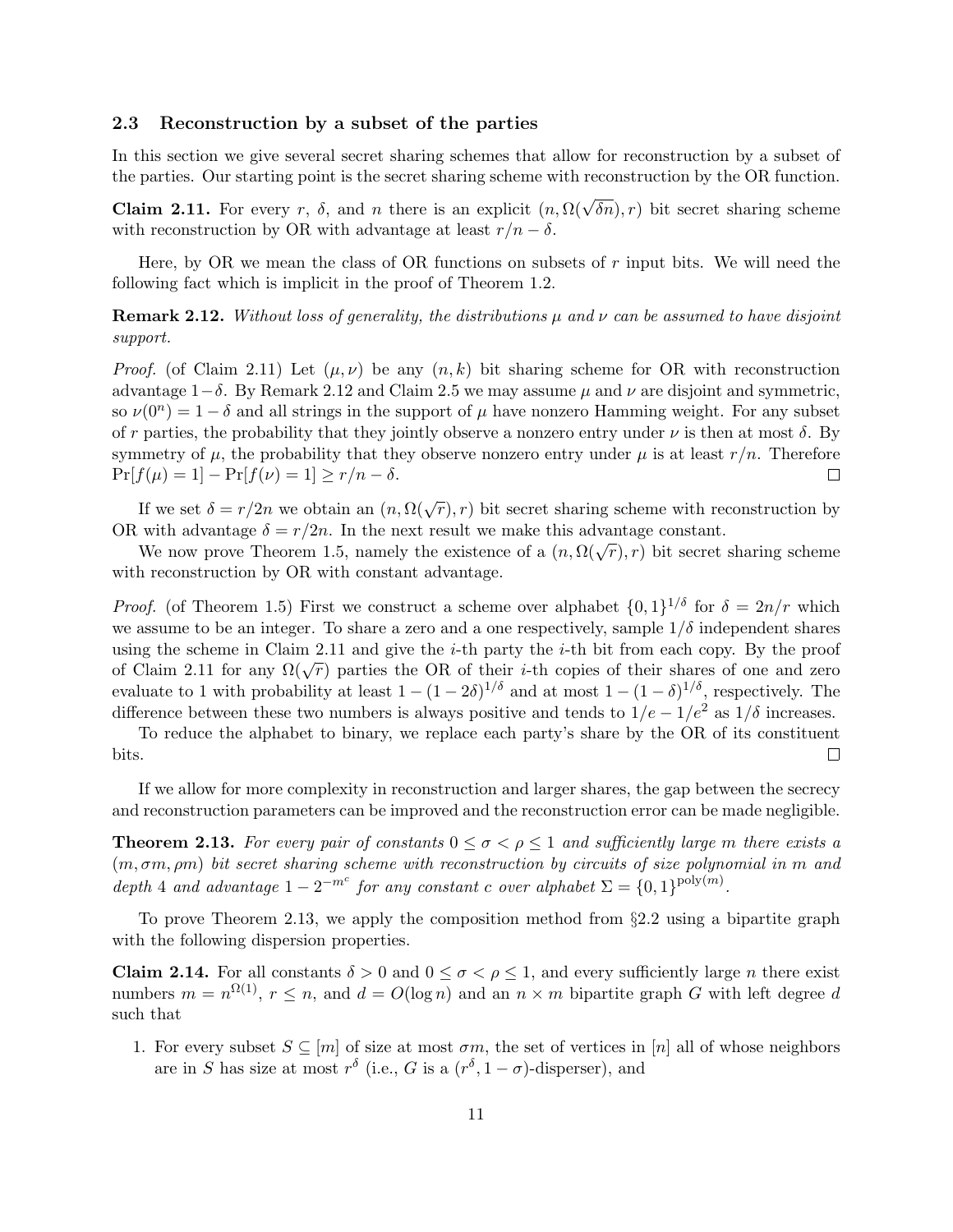2. For every subset  $R \subseteq [m]$  of size at least  $\rho m$ , the set of vertices in [n] all of whose neighbors are in  $R$  has size at least  $r$ .

We then amplify the reconstruction error in Theorem 1.5 using the following claim.

**Claim 2.15.** For every integer t, if there exists a  $(m, k, r)$  bit secret sharing scheme with reconstruction by size s and depth d circuits and constant advantage over alphabet  $\Sigma$  then there exists a  $(m, k, r)$  bit secret scheme with reconstruction by circuits of size  $st + \text{poly}(t)$  and depth  $d+2$  and advantage  $1 - 2^{-\Omega(t)}$  over alphabet  $\Sigma^t$ .

*Proof.* (of Theorem 2.13) We apply the construction described in §2.2 to the  $(n, \Omega(\sqrt{r}), r)$  scheme from Theorem 1.5 and the graph from Claim 2.14 with  $\delta = 0.49$ . Secrecy follows from Theorem 2.9. Reconstruction proceeds as in §2.2, except that only those parties in  $[n]$  that have received all of their shares participate in the process. By property 2 of Claim 2.14, if at least  $\rho m$  parties on the right participate in the reconstruction then at least  $r$  parties on the left receive all their share and the secret is reconstructed with constant advantage. By Claim 2.15 with  $t = m^c$ , the advantage can be amplified to  $1 - 2^{-m^c}$  as desired.  $\Box$ 

Proof. (of Claim 2.14) We show that a random graph has both properties with nonzero probability. Choose each of the d neighbors of each left vertex independently and uniformly at random. For a fixed set  $S \subseteq [m]$  of size  $\sigma m$ , the expected number of left vertices all of whose neighbors are in S equals  $n\sigma^d$ . By the multiplicative Chernoff-Hoeffding bound and a union bound, the probability that there exists a set S and a set of left vertices of size  $2n\sigma^d$  all of whose neighbors are in S is at most  $2^m \exp(-n\sigma^d/8)$ . By a similar argument, the probability that there exists a set  $R \subseteq [m]$  of size ρm such that fewer than  $n\rho^d/2$  vertices have all their neighbors in R is at most  $2^m \exp(-n\rho^d/3)$ .

We set  $d = \log_{\rho^{\delta}/\sigma}(2^{1+\delta}n^{1-\delta}), r = (\rho/\sigma)^{d/(1-\delta)},$  and  $m = \lfloor r^{\delta}/2 \rfloor$ . This choice of parameters ensures that  $n\rho^d/2 = r$ ,  $2n\sigma^d = r^{\delta}$ , and  $r, m = n^{\Omega(1)}$ . Moreover, both probabilities of interest tend to zero at the rate  $\exp(-\Omega(r^{\delta})) = \exp(-n^{\Omega(1)})$  so a graph with the desired properties exists for sufficiently large  $n$ .  $\Box$ 

*Proof.* (of Claim 2.15) For every pair of constants  $0 \leq \ell \leq h \leq 1$ , Ajtai [3] shows the existence of a Boolean function family  $ApxMaj$  of depth 3 and size polynomial in its input such that  $ApxMaj$ accepts all strings of relative Hamming weight at least  $h$  and rejects all strings of relative Hamming weight at most  $\ell$ . These circuits are made explicit in [52].

Let S be the assumed secret sharing scheme. Choose h and  $\ell$  so that the success probability of reconstructing a one from its shares in S bounds h strictly from above and the failure probability of reconstructing a zero in S bounds  $\ell$  strictly from below. To share a bit, sample k independent copies of shares of  $S$  and give the *i*-th party the *i*-th bit of each copy. To perform the reconstruction, first apply the reconstruction algorithm for S for each copy, then apply  $ApxMaj$  to all k reconstructed bits.

The secrecy of  $S$  is inherited by construction. We now analyze the probability of correct reconstruction by r parties. By the multiplicative Chernoff bound, the probability that fewer than hk copies of S reconstruct a one correctly, or that more than  $\ell k$  copies of S reconstruct a zero incorrectly, is  $2^{-\Omega(k)}$ . If this does not happen,  $ApxMaj$  correctly recovers the secret bit.  $\Box$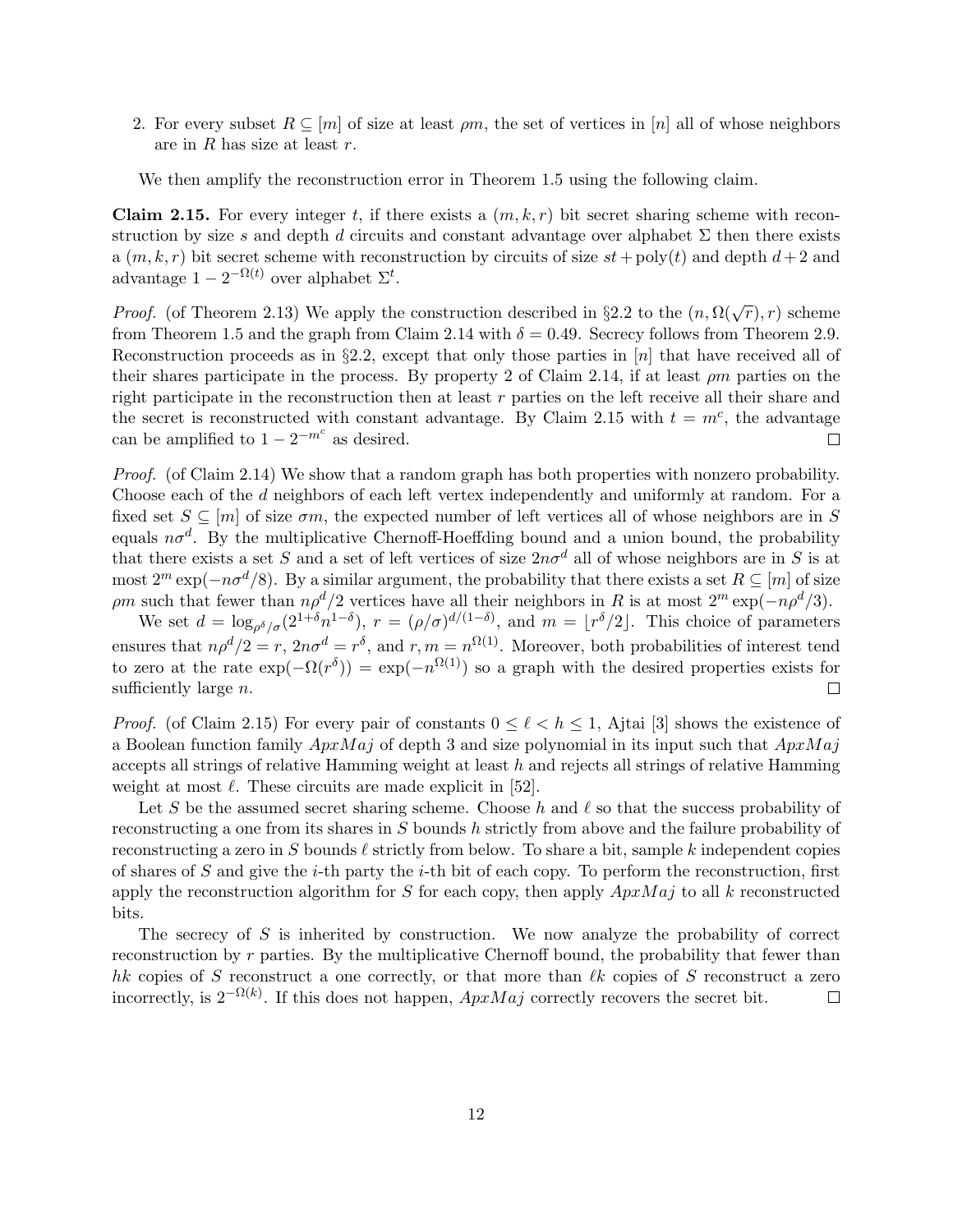#### 2.4 Limitations

In this section we prove negative results on the existence of secret sharing schemes, or equivalently positive results on functions being fooled by bounded indistinguishability. Our main technical contribution consists of proving negative results that hold even over large alphabets  $\Sigma$ . However, we first start with the case  $\Sigma = \{0, 1\}$  because this provides motivation and is useful for larger  $\Sigma$ .

In the case  $\Sigma = \{0, 1\}$  we note an upper bound of  $n(1-1/\text{poly}\log n)$  on the approximate-degree of  $AC<sup>0</sup>$ . While it follows from standard Fourier-analytic techniques, we are not aware that it has been observed before. In terms of secret sharing schemes it shows that the secrecy is at most  $n(1-1/\text{poly}\log n)$  if reconstruction is to be done in AC<sup>0</sup>.

**Claim 2.16.** Every function  $f: \{0,1\}^n \to \{0,1\}$  that has a size s depth d circuit has  $n^{-h/2}$ . approximate degree  $n - h$  for  $h = \Omega_d(n/(\log s)^{d-1}(\log n)).$ 

*Proof.* We will work with the function  $F: \{-1,1\}^n \to \{-1,1\}$  given by  $F(X) = 1-2f((1+X)/2)$ . We construct a polynomial  $P: \{-1,1\}^n \to \mathbb{R}$  that approximates F pointwise within  $2n^{-h/2}$ . Let

$$
P(X) = \sum_{S \subseteq [n], |S| \le n-h} \hat{F}(S) \prod_{i \in S} X_i,
$$

where  $\hat{F}(S) = \mathbb{E}[F(X) \prod_{i \in S} X_i]$  are the Fourier coefficients of F, see e.g. O'Donnell's book [41] for background.

Håstad [28] shows that  $|\hat{F}(S)| \leq 2^{-c|S|/(\log s)^{d-1}}$ , where c is some constant that depends only on d. For every  $X \in \{-1,1\}^n$ ,

$$
|F(X) - P(X)| = \left| \sum_{S: |S| > n - h} \hat{f}(S) \prod_{i \in S} X_i \right| \le \sum_{S: |S| > n - h} |\hat{f}(S)| \le n^h \cdot 2^{-c(n - h + 1)/(\log s)^{d - 1}},
$$

 $\Box$ 

which is at most  $2n^{-h/2}$  for  $h = \min\{n/2, cn/4(\log s)^{d-1}(\log n)\}.$ 

The following upper bound on the approximate degree of the OR function was obtained by Kahn, Linial, and Samorodnitsky [33]. The special case  $\delta = 1/3$  was first established by Nisan and Szegedy [40].

**Lemma 2.17.** For every n and  $\delta$ , the  $\delta$ -approximate degree of OR on n bits is  $O(\sqrt{n \log(1/\delta)})$ .

It follows from Theorem 1.2 that there does not exist a  $(n, \omega(\sqrt{n \log(1/\delta)})$  secret sharing scheme over the alphabet  $\{0, 1\}$  with reconstruction by OR and advantage  $\delta$ .

We now derive two negative consequences for secret sharing schemes with more complex reconstruction functions and over alphabets of arbitrary size.

**Theorem 2.18.** For every  $\Sigma$  of the form  $\{0,1\}^s$  and all  $n,m,d,h$  such that  $h \leq n/(3 \ln n \cdot \mathcal{O})$  $\exp(6\sqrt{\ln(2m)\cdot\ln d})$  if  $f\colon\Sigma^n\to\{0,1\}$  is an OR of m functions each of which depends on at most d inputs then there is no  $(n, n - h)$  secret sharing scheme with reconstruction function f and advantage 1/3.

In particular, Theorem 2.18 shows that if reconstruction is done by a DNF of size  $m = \text{poly}(n)$ and with terms of size  $d = n^{o(1)}$  then the secrecy must be at most  $n - h = n - n^{1-o(1)}$ .

The proof of the theorem relies on the following combinatorial claim.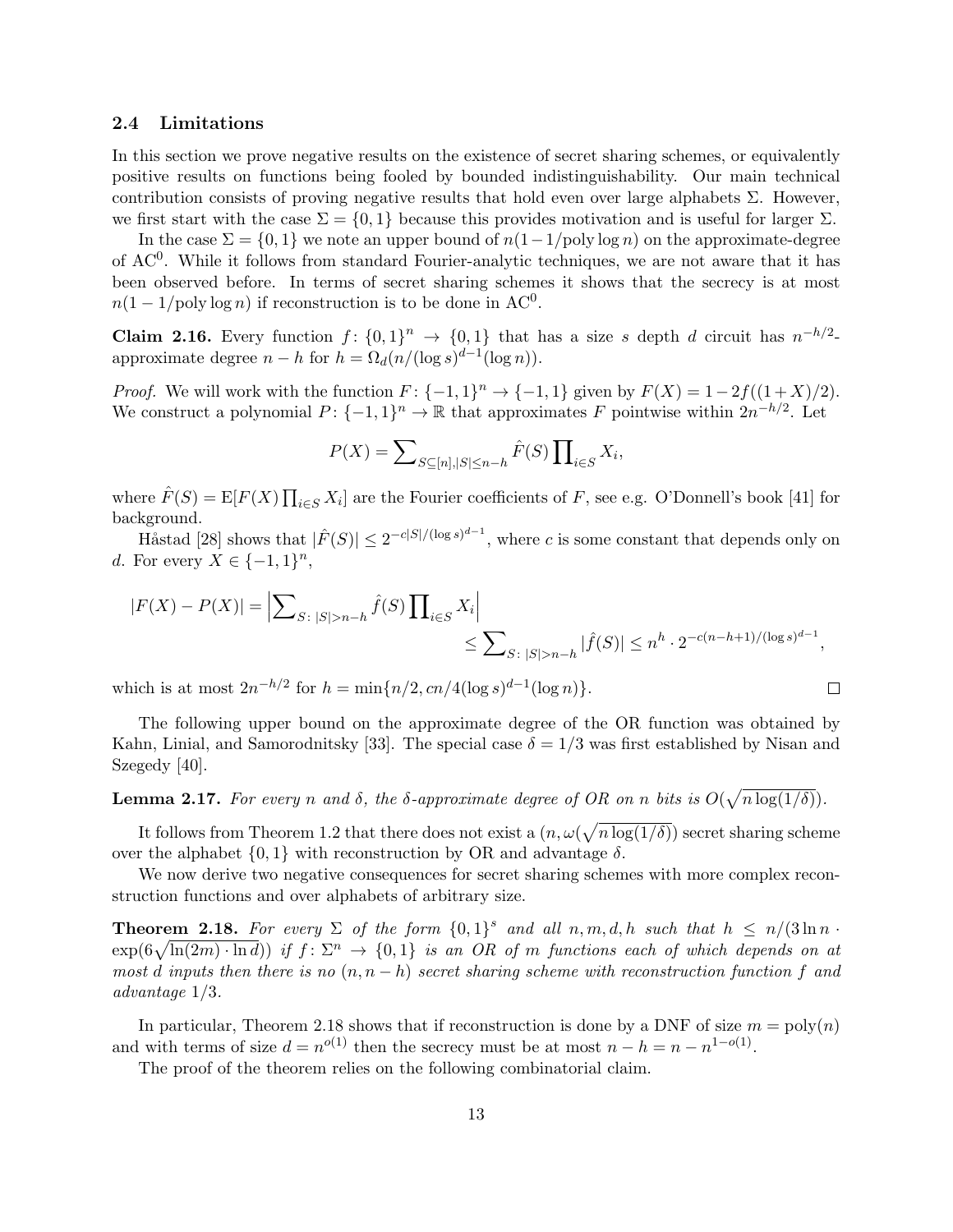Claim 2.19. For every N, M, n, m, d, and h such that  $h \ln n$ ,  $M \ln N + 1 \leq n/(3d^M(2m)^{M/N})$ and every collection S of m subsets of [n], each of size d, there exists a collection  $\mathcal T$  of N subsets of  $[n]$  such that

- 1. for every set  $S \in \mathcal{S}$  there is at least one set  $T \in \mathcal{T}$  such that S is a subset of T, and
- 2. for every M sets  $T_1, \ldots, T_M \in \mathcal{T}, |T_1 \cup \cdots \cup T_M| < n h$ .

Proof. (of Theorem 2.18) Suppose for contradiction that such a secret sharing scheme S exists. Let  $S_i \subseteq [n]$  be the set of variables in the *i*-th term of f and  $S = \{S_1, \ldots, S_n\}$ . For  $N = \log_d(2m)$ ,  $S_i \subseteq [n]$  be the set of variables in the *i*-th term of *J* and  $S = \{S_1, \ldots, S_n\}$ . For  $N = \log_d(2m)$ ,  $M = 2\sqrt{N}$ , and sufficiently large *n* the set system  $\mathcal{T} = \{T_1, \ldots, T_N\}$  given by Claim 2.19 exists. Assign to each term t of f a single set  $T(t) \in \mathcal{T}$  that covers it as guaranteed by Property 1 of the Claim.

Consider the following N-party secret sharing scheme  $T$  for OR. To share, first run the secret sharing for S and evaluate each term t of f using the shares as inputs. Then assign each party i in T the OR of all the terms t such that  $T(t) = T_i$ . To reconstruct take the OR of all the shares of T. By construction, this equals f evaluated on the shares of  $S$ , so  $T$  has the same reconstruction advantage as S.

By Property 2 of Claim 2.19, each collection of M parties of T observes fewer than  $n-h$  shares of S, so T is an  $(N, M)$  secret sharing scheme. By Lemma 2.17 T cannot have reconstruction advantage  $1/3$ , so neither can S.  $\Box$ 

*Proof.* (of Claim 2.19) We choose the M sets of  $\mathcal T$  at random such that each element in [n] is included in each set in  $\mathcal T$  independently with probability  $1-q$  for  $q=(1/d)(1/2m)^{1/N}$ . On the one hand, by a union bound, the probability that some set  $S \in \mathcal{S}$  fails to be covered by any set of  $\mathcal{T}$  is at most  $m(qd)^N$ , which is at most 1/2 by our choice of q. On the other hand, by a union bound, the probability that property 2 is violated is at most

$$
\begin{aligned} \begin{pmatrix} N \\ M \end{pmatrix} \cdot \begin{pmatrix} n \\ n - h \end{pmatrix} \cdot \left(1 - q^M\right)^{n - h} &\leq \exp\left(M \ln N + h \ln n - (n - h)q^M\right) \\ &\leq \exp\left(M \ln N + h \ln n - (2n/3)q^M\right) \\ &\leq 1/e \end{aligned}
$$

by the assumed inequality. By a union bound, both desired properties are satisfied with probability at least  $1 - 1/2 - 1/e > 0$ .  $\Box$ 

Next we obtain a stronger negative result in the case in which the reconstruction is done by a decision tree.

**Theorem 2.20.** Let  $\Sigma = \{0,1\}^s$ . If  $f: \Sigma^n \to \{0,1\}$  has a binary decision tree with at most S leaves then there is no  $(n, \omega(\sqrt{n \log(S/\epsilon)}))$ -bit secret sharing scheme with reconstruction function f and advantage  $\epsilon$ .

In particular, a secret sharing scheme with constant advantage and whose reconstruction function is a polynomial-size decision tree can only be secure against coalitions of  $O(\sqrt{n \log n})$  parties.

Proof. First assume f is an OR of a subset of literals. If a secret sharing scheme with reconstrcution function f, secrecy parameter  $\omega(\sqrt{n(\log 1/\delta)})$ , and advantage  $\delta$  existed, then a scheme with the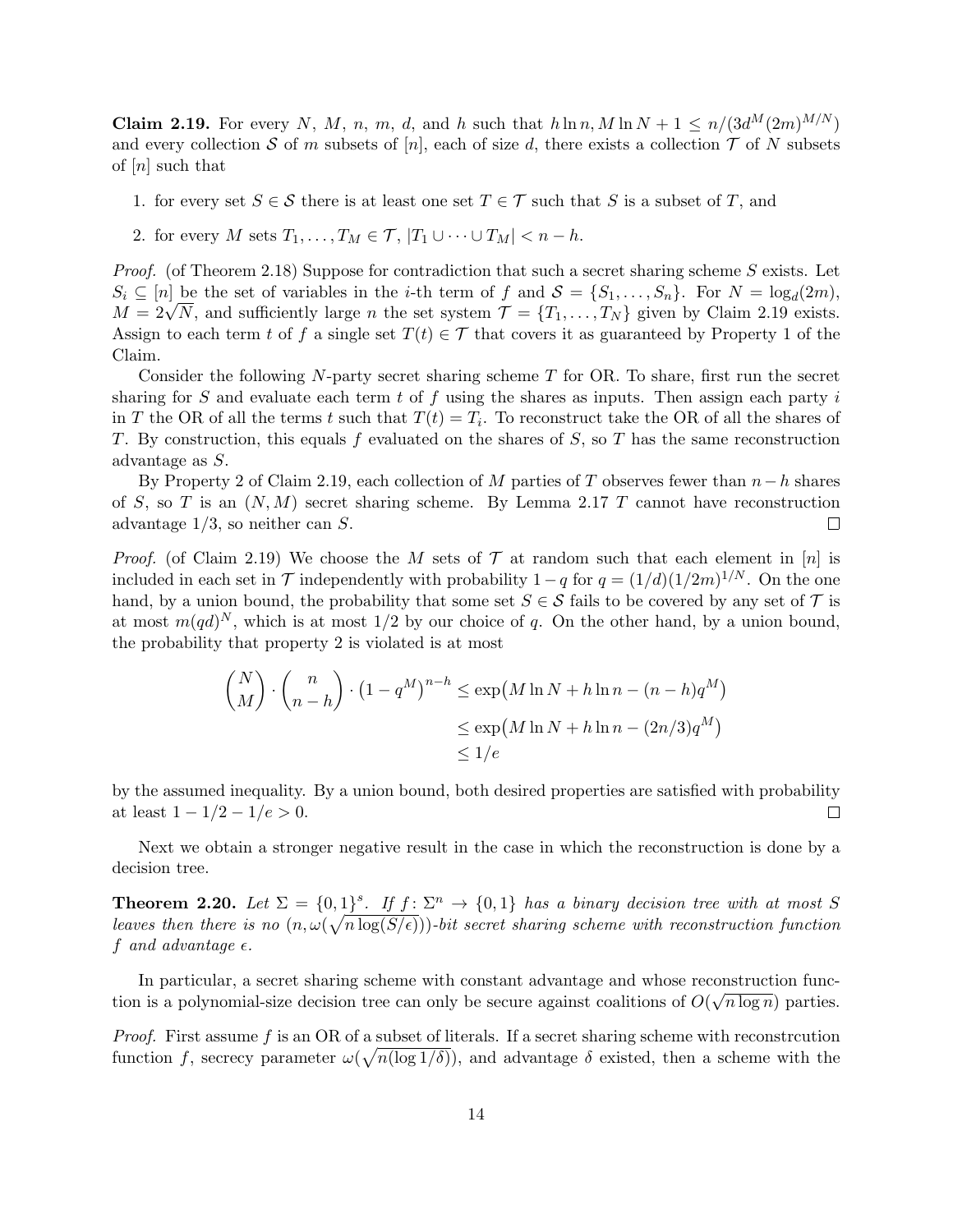same parameters would exist for a binary alphabet as each party's shares can be replaced by the respective OR of the relevant literals, contradicting Lemma 2.17. By symmetry the same conclusion holds for ANDs of subsets of literals.

If f has a decision tree with  $\leq S$  leaves, then we can write f as a sum of at most S ANDs of literals, one for each path in the decision tree that leads to a 1-leaf. This sum is over the reals yet it will always take a boolean value because at most one AND will evaluate to one. If there existed a secret sharing scheme with reconstruction function f, advantage  $\epsilon$  and the desired properties, by a hybrid argument one of the constituent ANDs would have advantage  $\epsilon/S$  in the same scheme. Setting  $\delta = \epsilon/S$  yields the desired conclusion.  $\Box$ 

## 3 Additional cryptographic applications

In this section we present additional applications of our results on bounded indistinguishability in cryptography. These applications can be viewed as different instances of leakage-resilient cryptography..

The broad goal of leakage-resilient cryptography is to maintain the security of cryptographic primitives even if partial information about their secrets is leaked to an adversary. The type of information being leaked is typically captured by a *leakage function*  $L: \{0,1\}^n \to \{0,1\}^t$  taken from a leakage class  $\mathcal{L}$ , where the input for  $L$  represents the internal (secret) state of the primitive and its output represents the partial information available to the adversary. For simplicity we will start by considering the case of single-bit leakage (i.e.,  $t = 1$ ) and later extend the results to the more general case.

Our motivating observation is that if two possible distributions of secret states are  $k$ -wise indistinguishable, and moreover  $k$ -wise indistinguishability implies  $\mathcal{L}$ -indistinguishability, then obtaining leakage-resilience against  $\mathcal L$  reduces to obtaining resilience against k-local leakage, namely the class of all projection functions  $P: \{0,1\}^n \to \{0,1\}^k$ . Obtaining provable security against k-local leakage is typically much easier than obtaining provable security against bigger leakage classes, and can be achieved via standard techniques for secret sharing and secure multiparty computation (MPC).

The above observation may be relevant to any cryptographic scheme that maintains a sufficient level of local secrecy. We illustrate its usefulness by presenting applications in the contexts of secret sharing, error detecting codes, and private circuits.

#### 3.1 Leakage-resilience of secret sharing schemes

The implication 1.  $\implies$  2. in Theorem 1.2 can be reformulated in the following equivalent way.

**Claim 3.1.** Let  $\mu, \nu$  be k-wise indistinguishable distributions over  $\{0, 1\}^n$ . Let  $L : \{0, 1\}^n \to \{0, 1\}$ be a leakage function whose  $\epsilon$ -approximate degree is at most k. Then

$$
|\Pr[L(\mu) = 1] - \Pr[L(\nu) = 1]| \le \epsilon.
$$

Claim 3.1 implies that every  $(m, k)$  bit secret sharing scheme over  $\Sigma = \{0, 1\}^{\ell}$  is resilient against leakage functions  $L: \{0,1\}^{m\ell} \to \{0,1\}$  whose approximate degree is at most k. The same holds for secret sharing schemes with bigger secrets.

Many secret sharing schemes from the literature are in fact k-wise independent for a large value of k, in the sense that any k bits in  $\mu$  and  $\nu$  are uniformly distributed. This is the case, for instance,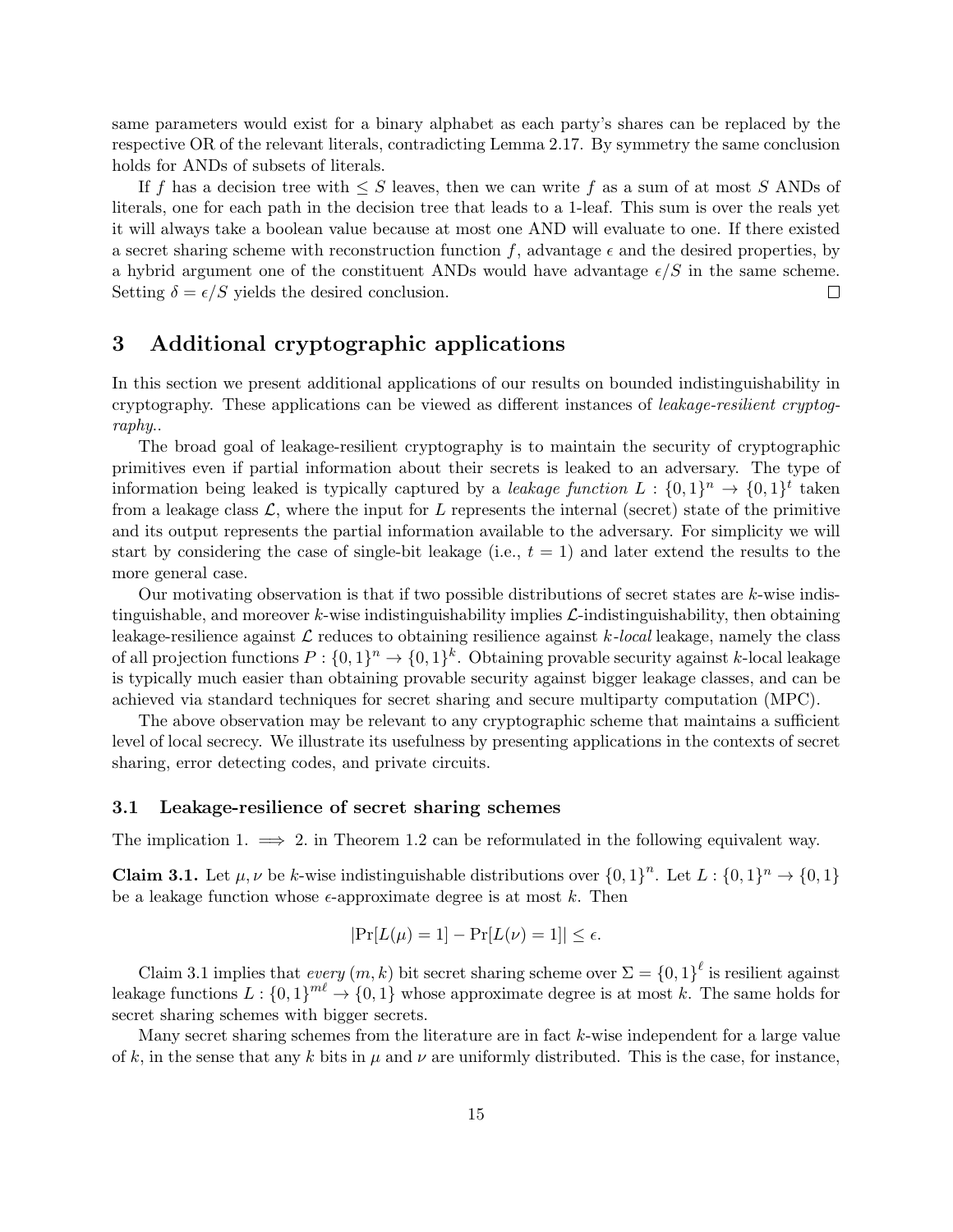for Shamir's scheme [47] over fields of characteristic 2. In such a case one can appeal to stronger results about bounded independence. For instance, Braverman's theorem [9] implies resilience to every AC<sup>0</sup> leakage function L even when k is polylogarithmic in n, whereas the approximate degree of some AC<sup>0</sup> functions is known to be as big as  $\Omega(n^{2/3})$ . One could also apply similar results in the case of biased k-wise independence, namely  $\mu$  and  $\nu$  are k-wise indistinguishable and moreover every  $k$  bits are independently distributed (but may each have a different bias). See, e.g., Lemma 5.2 in [14] for the case of OR distinguishers.

However, there are cases in which it is undesirable or even impossible to guarantee a high level of independence. For instance, when considering secret sharing schemes with special properties, such as ones supporting multiplication, bounded independence may come at a significant price [13, 44]. Alternatively, the shares of a k-wise independent secret sharing scheme may be subject to local encoding or to adversarial tampering, after which they are no longer k-wise independent but are still k-wise indistinguishable.

Finally, we extend Claim 3.1 to the case of a leakage function  $L$  with  $t$  output bits. For convenience, we restate Theorem 1.6 from the Introduction.

**Theorem 3.2.** There exists a universal constant C such that the following holds. Let  $\mu, \nu$  be k-wise indistinguishable distributions over  $\{0,1\}^n$ . Let  $L:\{0,1\}^n \to \{0,1\}^t$  be a leakage function such that the  $1/3$ -approximate degree of each of its t outputs is at most d. Then the statistical distance between  $L(\mu)$  and  $L(\nu)$  is bounded by  $\delta$ , provided that  $k \geq C dt (t + \log \frac{1}{\delta})$ .

Proof. Using an indistinguishability variant of Vazirani's statistical XOR lemma (cf. [31, Lemma 1]), it suffices to prove that every  $L' : \{0,1\}^n \to \{0,1\}$  obtained by taking the parity of a subset of the outputs of L, we have  $|\Pr[L'(\mu) = 1] - \Pr[L'(\nu) = 1]| \leq \delta'$  where  $\delta' = \delta \cdot 2^{-t/2}$ . Using Lemma B.2, the 1/3-approximate degree of each such L' is  $O(dt)$  and by Lemma B.1 its approximate degree is  $O(dt \log \frac{1}{\delta})$ . Applying Claim 3.1,  $k = \Omega(dt(t + \log \frac{1}{\delta}))$  suffices to guarantee that the distinguishing advantage of  $L'$  is bounded by  $\delta'$  as required.  $\Box$ 

#### 3.2 Private circuits

We now describe an application of Claim 3.1 to *private circuits*, a computational model for leakageresilient cryptography. We consider the simpler stateless variant of private circuits with encoded inputs and outputs (see, e.g., [32, Section 3] and [29, Section 4.1]) and privacy with respect to a general leakage class  $\mathcal{L}$ . Informally, such a private circuit is a (possibly randomized) boolean circuit that transforms a randomly encoded input into a randomly encoded output while providing the guarantee that the output of any  $\mathcal{L}\text{-leakage}$  on the n circuit wires reveals essentially nothing about the input. More formally:

**Definition 3.3.**  $((\mathcal{L}, \epsilon)$ -**private circuit**) A private circuit for  $g: \{0, 1\}^{n_i} \to \{0, 1\}^{n_o}$  is defined by a triple  $(I, C, O)$ , where

- $I: \{0,1\}^{n_i} \rightarrow \{0,1\}^{\hat{n}_i}$  is a randomized input encoder;
- C is a deterministic or randomized boolean circuit with input  $\hat{w} \in \{0,1\}^{\hat{n}_i}$ , output  $\hat{y} \in$  $\{0,1\}^{\hat{n}_o}$ , and *n* wires;
- $O: \{0,1\}^{\hat{n}_o} \to \{0,1\}^{\hat{n}_o}$  is a deterministic output decoder.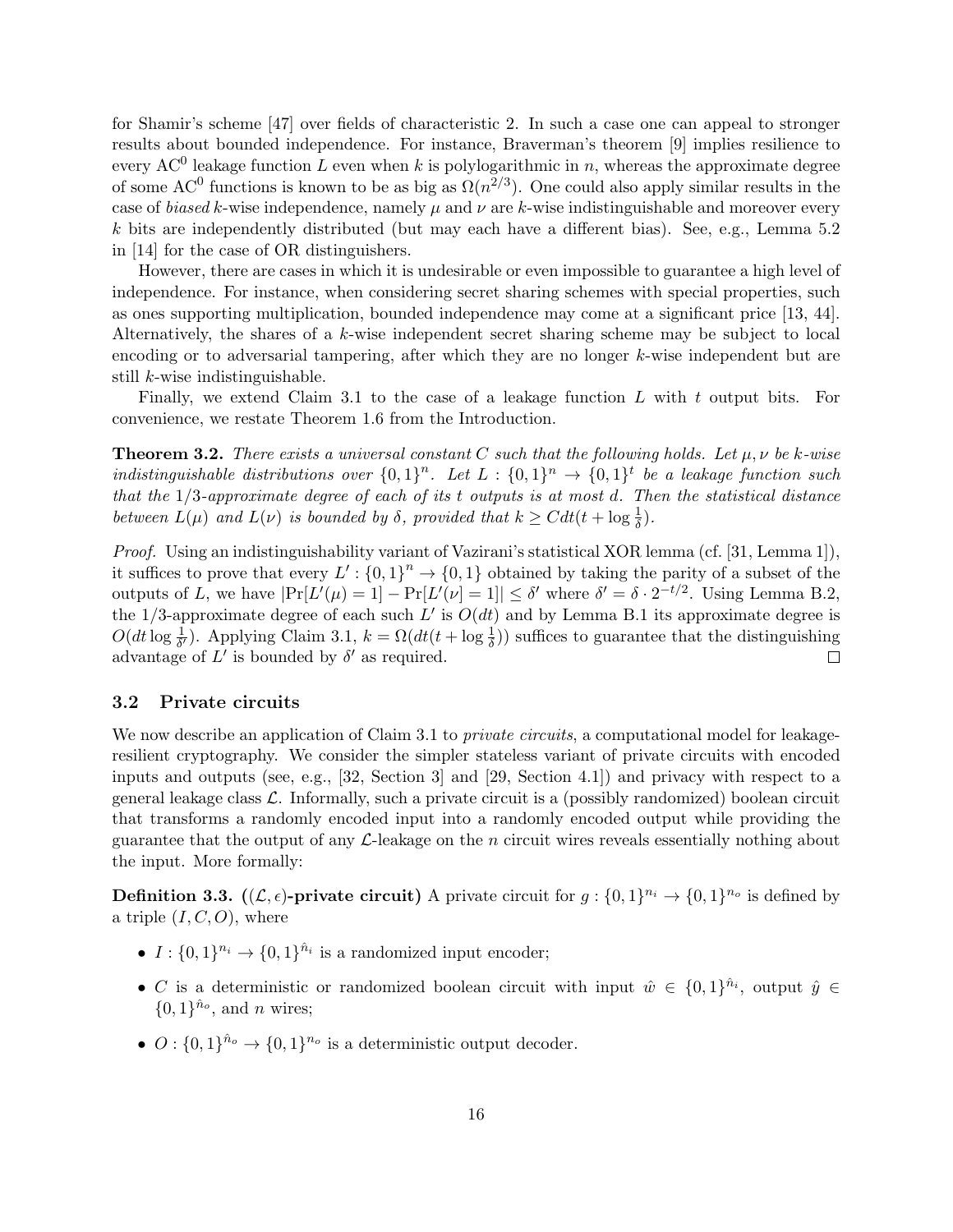For a leakage function  $L: \{0,1\}^n \to \{0,1\}^t$  and  $\epsilon > 0$ , we say that  $(I, C, O)$  is an  $(L, \epsilon)$ -private implementation of g if the following requirements hold.

- Correctness: For any input  $w \in \{0,1\}^{n_i}$  we have  $Pr[O(C(I(w))) = g(w)] = 1$ , where the probability is over the randomness of  $I$  and (possibly)  $C$ .
- Privacy: For any  $w, w' \in \{0, 1\}^{n_i}$ , the statistical distance between  $L(C[I(w)])$  and  $L(C[I(w')])$ is at most  $\epsilon$ , where  $C[x]$  denotes the (randomized) values of the *n* wires of C on input x.

For a class L of leakage functions, we say that  $(I, C, O)$  is an  $(\mathcal{L}, \epsilon)$ -private implementation of g if it is an  $(L, \epsilon)$ -private implementation of g for every  $L \in \mathcal{L}$ , and that it is a k-private implementation of g if it is an  $(\mathcal{L}, 0)$ -private implementation of g for the class  $\mathcal L$  of projection functions that output k bits of the input.

Without any requirements on I and O, the above definition can be satisfied by having I compute a leakage-resilient secret sharing of the input which is passed by C directly to the decoder. To rule out such a solution we require the encoder and the decoder to be universal (i.e., depend only on  $n_i$ ,  $n_o$  and the circuit size of g and not on g itself). Furthermore, we would like the decoder size to be considerably smaller than the circuit size of  $g$ . These requirements effectively force  $C$  to perform the bulk of the computation in a leakage-resilient manner.

While there are asymptotically efficient constructions of  $k$ -private circuits obtained via MPC techniques [32, 18, 29], much less is known about defending against larger leakage classes. We use the connection between approximate degree and bounded indistinguishability to bootstrap from k-private circuits to  $(\mathcal{L}, \epsilon)$ -private circuits for larger classes  $\mathcal{L}$ . More accurately, we show that in many cases k-privacy automatically implies  $(\mathcal{L}, \epsilon)$ -privacy for a large  $\mathcal L$  and negligible  $\epsilon$ . A similar result for a special type of leakage called "noisy leakage" was obtained in [23]. The parameters of the leakage-resilient circuits we obtain via bounded indistinguishability are quite limited, since our approach requires the privacy threshold  $k$  to be rather close to the circuit size. An interesting research direction is to obtain better parameters by exploiting additional structural properties of the distributions induced by private circuit constructions.

A direct application of Claim 3.1 is the following.

**Claim 3.4.** Let  $L : \{0,1\}^n \to \{0,1\}$  be a leakage function whose  $\epsilon$ -approximate degree is at most k. Suppose that  $(I, C, O)$  is a k-private implementation of g with  $|C| = n$ . Then  $(I, C, O)$  is also an  $(L, \epsilon)$ -private implementation of g.

To apply the above claim, we combine MPC-based constructions of k-private circuits with known bounds on approximate degree. Any general-purpose n-party MPC protocol with security against k passively corrupted parties can be converted into a k-private circuit in the following way. First, the input encoder I splits the input among  $k+1$  virtual parties (or more) with secrecy threshold k. Then C implements the next-message functions of an MPC protocol for computing  $k+1$  shares of the output of g from the shares of the input. Finally, the output decoder  $D$  recovers the output of  $g$ from the shares. The size of C corresponds to the computational complexity of the MPC protocol.

To obtain meaningful corollaries, we need k to be quite close to  $|C|$ . Using a passive-secure variant of an MPC protocol from [18] with  $n = O(k)$  parties (see [26]), the size of C can be as small as  $|C| = \tilde{O}(s + kh + k^2)$ , where s and h are the size and depth of a boolean circuit computing g, respectively. However, even when  $h$  is small, this is not good enough for our purposes because the additive  $k^2$  term imposes a super-quadratic gap between k and |C|. We eliminate the quadratic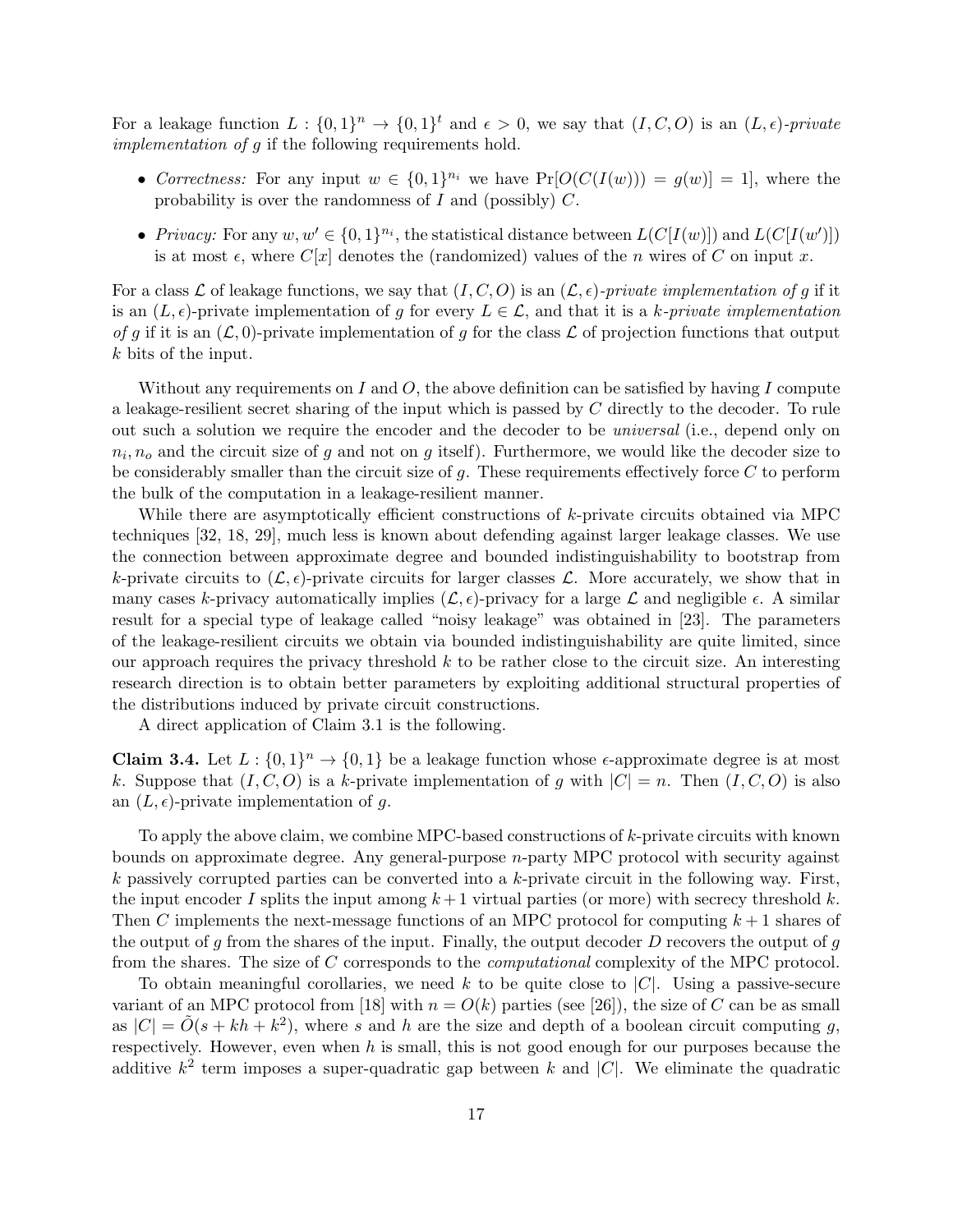term by replacing a sub-protocol for generating random shared secrets, from which the quadratic term originates, by an input encoder of size  $O(s + k)$  that directly produces the outputs of this sub-protocol. This yields the following theorem.

**Theorem 3.5.** [18, 29, 26] Any  $g: \{0,1\}^{n_i} \rightarrow \{0,1\}^{n_o}$  that can be computed by a circuit  $C_g$  of size s and depth h admits a k-private implementation  $(I, C, O)$ , with circuit sizes  $|I| = \tilde{O}(s + k)$ ,  $|C| = \tilde{O}(s+kh)$ , and  $|O| = \tilde{O}(n_0+k)$ . Furthermore, the construction is explicit: circuits computing I and O can be computed efficiently given  $k, n_i, n_o, |C_g|$ , and C can be computed efficiently given k and  $C_q$ .

For functions g with low-depth circuits, the gap between  $|C|$  and k can be made small enough to imply privacy against nontrivial leakage classes that have low approximate degree. For simplicity we state the following corollary for functions  $g$  in NC. (Here and in the following we abuse notation by using a single function to implicitly denote an infinite class of functions with varying input lengths and circuit sizes.)

**Corollary 3.6.** Let  $L : \{0,1\}^n \to \{0,1\}$  be a leakage function whose  $\epsilon$ -approximate degree is at most k. Then any NC-function  $g: \{0,1\}^{n_i} \to \{0,1\}^{n_o}$  of circuit size s admits an  $(L, \epsilon)$ -private implementation  $(I, C, O)$ , where  $|I| = \tilde{O}(s + k)$ ,  $|C| = \tilde{O}(s + k)$ , and  $|O| = \tilde{O}(n_o + k)$ , assuming that  $n = |C|$ .

Combining the above corollary with known bounds and conjectures on approximate degree, we obtain private circuits secure against several low-complexity leakage classes whose efficiency improves over previous constructions from [25, 46, 37]. Concretely, in the latter constructions each gate is implemented by a separate gadget whose size grows (at least) quadratically with a statistical security parameter  $\sigma$ . As a result, the size of C grows multiplicatively with  $\sigma^2$ . In contrast, our approach yields private circuits for NC functions that can have a better dependence on  $\sigma$ .

Before formulating the general statements, we illustrate the choice of parameters with an example. Suppose we consider OR-leakage, whose 1/3-approximate degree for input length n is  $O(n^{1/2})$ . This implies a 2<sup>- $\sigma$ </sup>-approximate degree of  $k = O(\sigma n^{1/2})$ . Applying the previous corollary with this value of k to a boolean NC function g with circuit size s, we can get an  $(OR, 2^{-\sigma})$ -private circuit implementation  $(I, C, O)$  for g, where I and C are of size  $\tilde{O}(s)$  and O is of size  $\tilde{O}(\sigma s^{1/2})$ , as long as  $\sigma \leq s^{1/2}$ . (The latter restriction guarantees that we can simultaneously satisfy  $|C| = \tilde{O}(s+k)$ and  $k = O(\sigma \cdot |C|^{1/2})$ .) For  $\sigma = s^{1/2}$  we get  $2^{-\sigma}$ -security with  $|C| = O(s)$ , whereas previous constructions require  $|C| > s \cdot \sigma^2 = s^2$  for achieving the same level of security. A smaller choice of  $\sigma$  can be used to reduce the size of the decoder.

Generalizing the above example, we get the following.

**Claim 3.7.** Let  $L : \{0,1\}^n \to \{0,1\}$  be a leakage function whose 1/3-approximate degree is at most  $d(n)$ . Then, for every function  $\sigma(s)$  such that  $\sigma(s) \leq s/d(s)$ , every NC-function  $g: \{0,1\}^{n_i} \to$  $\{0,1\}^{n_o}$  of circuit size s admits an  $(L, 2^{-\sigma(s)})$ -private implementation  $(I, C, O)$ , where  $|I| = \tilde{O}(s)$ ,  $|C| = \tilde{O}(s)$ , and  $|O| = \tilde{O}(n_o + \sigma(s) \cdot d(s))$ .

Combining the above claim with known or conjectured upper bounds on approximate degree, we get the following corollary.

**Corollary 3.8.** Any NC-function  $g: \{0,1\}^{n_i} \to \{0,1\}^{n_o}$  of circuit size s admits an  $(\mathcal{L}, 2^{-\sigma})$ -private implementation  $(I, C, O)$ , where  $|I| = \tilde{O}(s)$ ,  $|C| = \tilde{O}(s)$ , and  $|O| = \tilde{O}(n_o + k)$ , for the following choices of  $\mathcal{L}, \sigma$ , and k: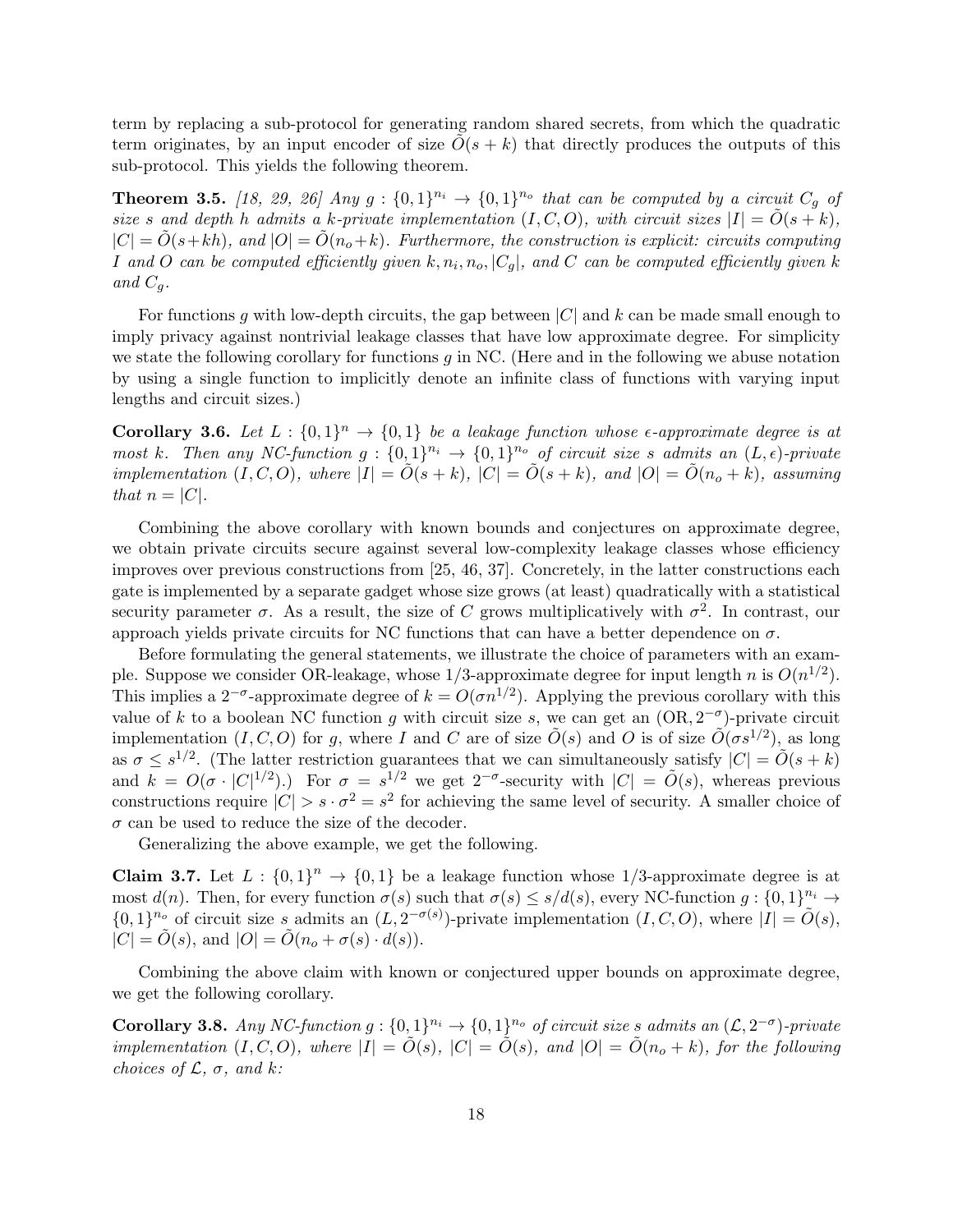- 1. L is the class of decision trees of size S,  $k = \sigma \sqrt{s \log(S)}$ , and  $\sigma \leq \sqrt{s/\log(S)}$ .
- 2. L is the class of read-once DNF (or CNF) formulas,  $k = \sigma s^{1/2}$ , and  $\sigma \leq s^{1/2}$ .
- 3. L is the entire class  $AC^0$ ,  $k = \sigma s^c$ , and  $\sigma \leq s^{1-c}$ , assuming that all  $AC^0$  functions on n-bit inputs have a 1/3-approximate degree of  $O(n^c)$  for some constant  $c < 1$ .

Proof. The corollary follows from the previous claim, known bounds on approximate degree, and the fact that if the 1/3-approximate degree of L is k then its 2<sup>- $\sigma$ </sup>-approximate degree is  $O(\sigma k)$  (cf. [20, Claim 3.8]). The degree bounds required for items 1. and 2. follow from Theorem 2.20 and Ambainis et al. [6], respectively.  $\Box$ 

Extension to multi-bit leakage. The above corollary can be extended to leakage functions L with  $t$  bits of output by relying on Theorem 1.6 instead of Claim 3.1. The general form of the corollary can be obtained by replacing each occurrence of  $\sigma$  with  $\sigma t^2$ .

The case of disjunctive leakage. Private circuits that resist *disjunctive leakage*, namely an OR of an arbitrary subset of wires or their negations, have found applications to constant-round secure two-party computation [30]. While it was shown in [30] that every  $k$ -private circuit can be transformed into such a disjunction-resilient circuit with a constant multiplicative overhead to the circuit size, this transformation is nontrivial and has a significant concrete cost. We note that for the purpose of this application it is essential that the encoder be small, and thus Corollary 3.8 is not useful even for the case of NC circuits.

Instead, we rely on the following corollary of Claim 3.1 to show that the same  $k$ -private circuits to which the transformation from [30] was applied are in fact already resilient against disjunctive leakage.

**Claim 3.9.** Let  $\mu, \nu$  be k-wise indistinguishable distributions over  $\Sigma^n$  for  $\Sigma = \{0,1\}^{\ell}$ . Let L:  ${0,1}^{\ell n} \rightarrow {0,1}$  be a disjunctive leakage function. Then

$$
|\Pr[L(\mu) = 1] - \Pr[L(\nu) = 1]| \leq 2^{-\Omega(k/\sqrt{n})}.
$$

*Proof.* By decomposing L into n disjunctive functions that operate separately on each  $\ell$ -bit symbol,  $L(\mu)$  and  $L(\nu)$  can be written as  $OR(\mu')$  and  $OR(\nu')$  (respectively), where  $\mu'$  and  $\nu'$  are k-wise indistinguishable distributions over  ${0,1}^n$ . The claim then follows from Claim 3.1 and the approximate degree of OR.  $\Box$ 

The k-private circuits employed in [30] are based on MPC protocols that resist a constant fraction of corrupted parties. As such, they have the property that their  $N$  wires can be partitioned into n "symbols" in  $\Sigma = \{0,1\}^{N/n}$ , such that the wire distributions on different inputs are k-wise indistinguishable over  $\Sigma$  for  $k = \Omega(n)$ . Thus, Claim 3.9 implies that these k-private circuits achieve a good level of disjunctive resilience without any modification.

#### 3.3 Eliminating selective failure attacks

We illustrate the usefulness of Claim 3.1 with  $L = OR$  for eliminating selective failure attacks. While we focus here on a specific application to protecting coding schemes against such attacks, our approach is quite general and can apply to other instances of the selective failure problem.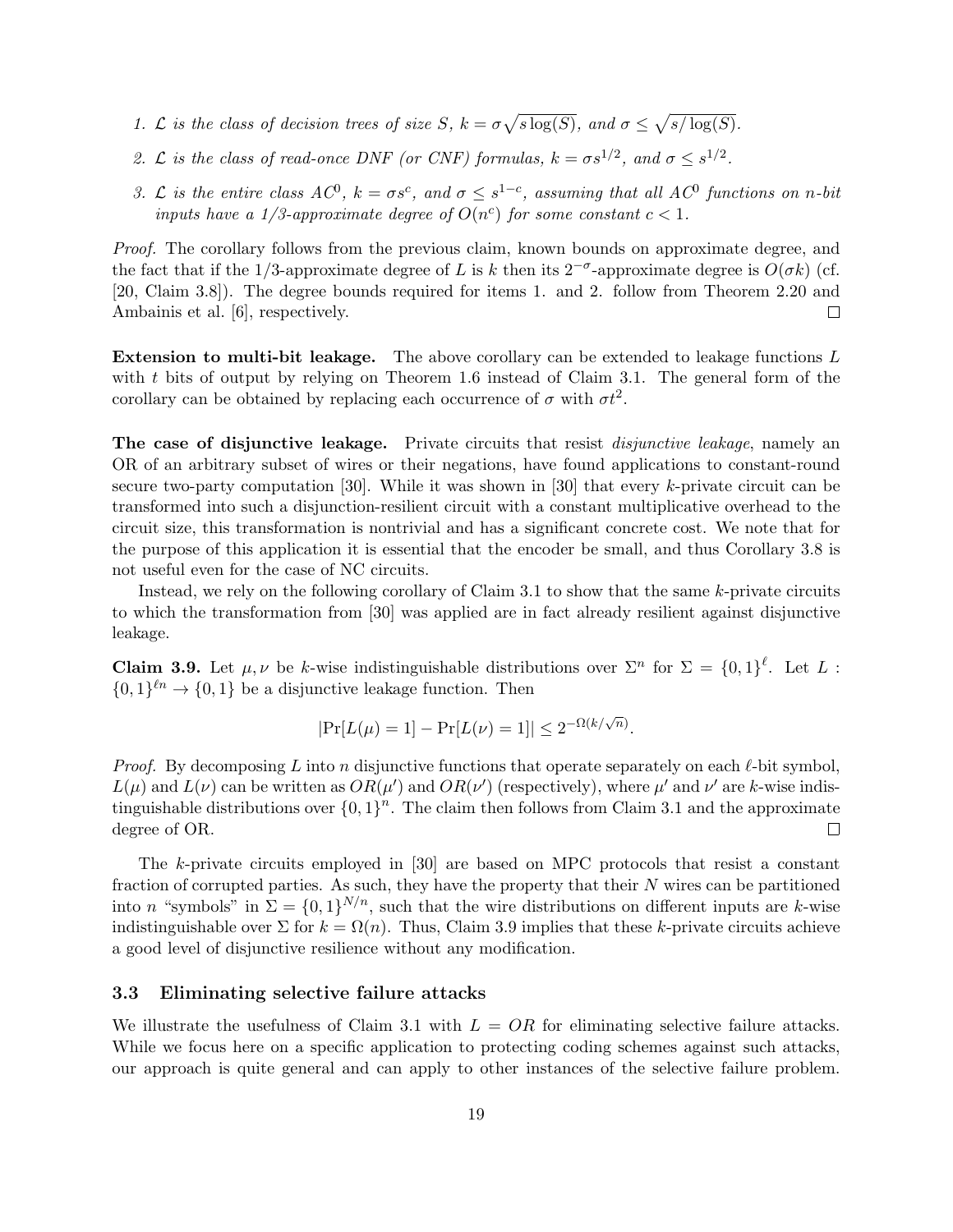We start by defining a notion of "fairness" in coding schemes that detect errors in the presence of tampering.

Consider a probabilistic coding scheme  $\Pi = (E, D)$  where E encodes an  $\ell$ -bit message x into an m-tuple of symbols  $(y_1, \ldots, y_m)$  in  $\Gamma^m$  and D decodes (possibly modified) symbols  $(y'_1, \ldots, y'_m)$ into a message  $x'$  or a symbol  $\perp$  which indicates that an error has been detected. We require that if no tampering occurs, then D outputs the correct message x (with probability 1). For a class  $\mathcal T$ of tampering attacks  $T : \Gamma \to \Gamma$ , we say that  $\Pi$  is  $(\mathcal{T}, \epsilon)$  error detecting if for every  $T_1, \ldots, T_m \in \mathcal{T}$ and every message x, we have  $Pr[D(y'_1, \ldots, y'_m) \notin \{x, \perp\}] \leq \epsilon$ , where  $(y'_1, \ldots, y'_m)$  is obtained by first letting  $(y_1, \ldots, y_m) \leftarrow E(x)$  and then letting  $y'_i = T_i(y_i)$ . For instance, algebraic manipulation detection (AMD) codes [17] can be viewed as a special case of the above definition, where  $\Gamma$  is an Abelian group and  $\mathcal T$  is the class of functions that add a fixed group element to their input.

The above definition does not rule out a correlation between the event that the decoder D detects an error (by outputting  $\perp$ ) and the message x. Furthermore, such a correlation may depend on the choice of tampering functions  $T_i$ . This may be utilized by an attacker to obtain an unfair advantage over honest parties, where the attacker learns partial information about  $x$  from the output of the decoder even when the attack causes decoding to fails. Such correlation attacks are harmful in cases where the decoder is uncorrupted and all parties (including the attacker) can only observe its output. This is the case for some natural cryptographic applications of AMD codes (see, e.g., [27]).

To eliminate such correlations, one can impose the following additional  $\epsilon$ -fairness requirement: For every  $T_1, \ldots, T_m \in \mathcal{T}$  there is  $0 \leq \delta \leq 1$  such that for every message x we have  $|\Pr[D(y_1', \ldots, y_m') = \bot] - \delta| \le \epsilon$ , where  $(y_1', \ldots, y_m')$  is as above.

While there are constructions of AMD codes that satisfy the additional fairness requirement with good parameters, it is not clear a-priori that every  $(\mathcal{T}, \epsilon)$  error detecting scheme  $(E, D)$  can be converted into one that also respects the fairness requirement, let alone with a small loss in efficiency and security.

A natural idea for enforcing fairness is by using an encoding scheme  $(\hat{E}, \hat{D})$  defined as follows. To encode a message  $x \in \{0,1\}^L$ , first apply an  $(n, k)$  (string) secret sharing scheme to the message x, resulting in an *n*-tuple of  $\ell$ -bit shares  $(x^1, \ldots, x^n)$ , and then apply E independently to each share  $x^i$ . To decode, first invoke D on each of the n (possibly modified) m-tuples  $(y_1^{i_1},...,y_m^{i_n})$ . If at least one of the n outputs is ⊥, output ⊥; otherwise apply the reconstruction function of the secret sharing scheme to recover  $x$  from the  $n$  outputs.

**Claim 3.10.**  $(\hat{E}, \hat{D})$  is a  $(\mathcal{T}, \epsilon n)$  error detecting scheme with  $\epsilon'$ -fairness, for  $\epsilon' = 2^{-\Omega(k/\sqrt{n})}$ .

*Proof.* First observe that for  $\hat{D}$  to output an incorrect message  $x' \in \{0,1\}^L$ , at least one of the n invocations of D must output an incorrect share. Hence, this probability is bounded by  $\epsilon n$  as required.

We turn to analyze fairness. Given a fixed choice of local tampering functions, let  $W(x)$  denote the distribution over  ${0,1}^n$  obtained by the following experiment: (1) apply  $\hat{E}$  to encode the message  $x$ ; (2) apply to each symbol of the encoding the corresponding tampering function; (3) apply  $\hat{D}$  to the corrupted symbols; (4) output  $w \in \{0,1\}^n$  such that  $w_i = 1$  if the output of the *i*th instance of D in the invocation of  $\hat{D}$  was  $\perp$ , and  $w_i = 0$  otherwise. Note that the probability that D outputs  $\perp$  on message x is exactly  $Pr[OR(W(x)) = 1]$ .

The crucial observation is that for any two messages  $x, x'$ , the distributions  $W(x)$  and  $W(x')$ are k-wise indistinguishable. This follows from the  $k$ -wise indistinguishability of the shares and the locality of the tampering. Applying Claim 3.1 with  $L = OR$  the claim follows.  $\Box$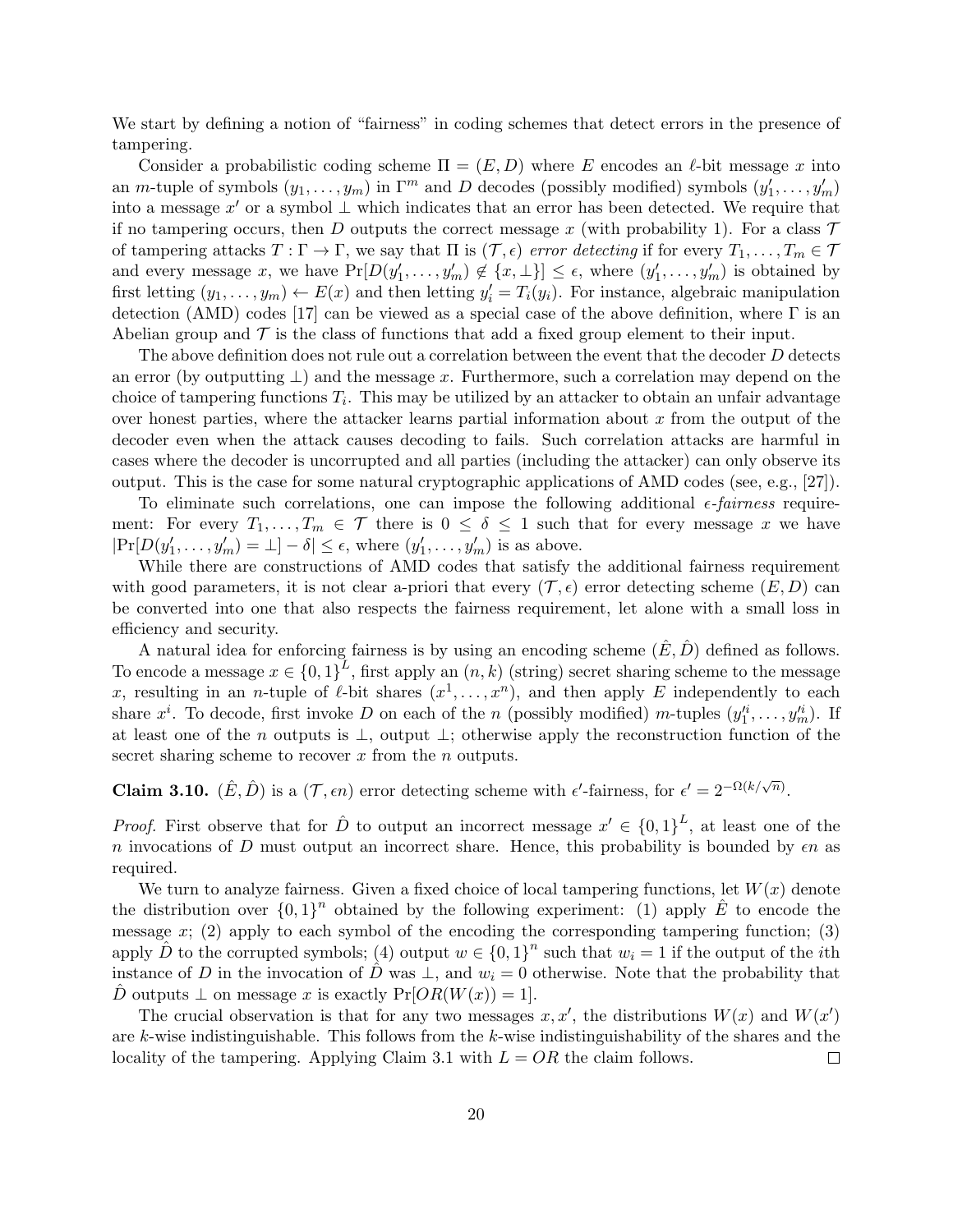Note that by choosing a secret sharing scheme in which each k shares are independent, one could apply a stronger version of Claim 3.1 (see Lemma 5.2 in [14]) that obtains a  $2^{-\Omega(k)}$  bound for the case of biased k-wise independence. However, Claim 3.1 applies to an arbitrary secret sharing scheme.

There are quite a few cryptographic protocols that face a similar type of "selective failure" attacks, where the event that some failure is detected may be correlated with secrets that need to be protected. We expect our methodology to be more broadly useful for protecting against such attacks.

Acknowledgements. We thank Daniel Wichs for helpful discussions. Andrej and Emanuele thank Chin Ho Lee for putting them in touch. Emanuele thanks Daniel Wichs for asking whether bounded indistinguishability fools AND, and Mark Bun and Justin Thaler for many discussions about the approximate degree literature.

The first and fourth authors were supported by RGC GRF grants CUHK410113 and CUHK14208215. The second author was supported by ERC starting grant 259426, ISF grant 1709/14, and BSF grant 2012378. Research done in part while visiting the Simons Institute for the Theory of Computing, supported by the Simons Foundation and by the DIMACS/Simons Collaboration in Cryptography through NSF grant #CNS-1523467. Research also supported from a DARPA/ARL SAFEWARE award, NSF Frontier Award 1413955, NSF grants 1228984, 1136174, 1118096, and 1065276. This material is based upon work supported by the Defense Advanced Research Projects Agency through the ARL under Contract W911NF-15-C-0205. The views expressed are those of the author and do not reflect the official policy or position of the Department of Defense, the National Science Foundation, or the U.S. Government. The third author was supported by NSF grant CCF-1319206. Work done in part while a visiting scholar at Harvard University, with support from Salil Vadhan's Simons Investigator grant, and in part while visiting the Simons Institute for the Theory of Computing, supported by the Simons Foundation.

## References

- [1] S. Aaronson. A counterexample to the Generalized Linial-Nisan Conjecture. Electronic Colloquium on Computational Complexity, Technical Report 109, 2010.
- [2] S. Aaronson and Y. Shi. Quantum lower bounds for the collision and the element distinctness problems. J. of the ACM, 51(4):595–605, 2004.
- [3] M. Ajtai. Approximate counting with uniform constant-depth circuits. In Advances in computational complexity theory, pages 1–20. 1993.
- [4] N. Alon, J. Bruck, J. Naor, M. Naor, and R. M. Roth. Construction of asymptotically good lowrate error-correcting codes through pseudo-random graphs. IEEE Transactions on Information Theory, 38(2):509–516, 1992.
- [5] N. Alon, O. Goldreich, and Y. Mansour. Almost k-wise independence versus k-wise independence. Inf. Process. Lett., 88(3):107–110, 2003.
- [6] A. Ambainis, A. M. Childs, B. Reichardt, R. Spalek, and S. Zhang. Any AND-OR formula of size N can be evaluated in time  $n^{1/2+o(1)}$  on a quantum computer. SIAM J. on Computing, 39(6):2513–2530, 2010.
- [7] B. Applebaum, Y. Ishai, and E. Kushilevitz. Cryptography in NC<sup>0</sup>. SIAM J. on Computing, 36(4):845– 888, 2006.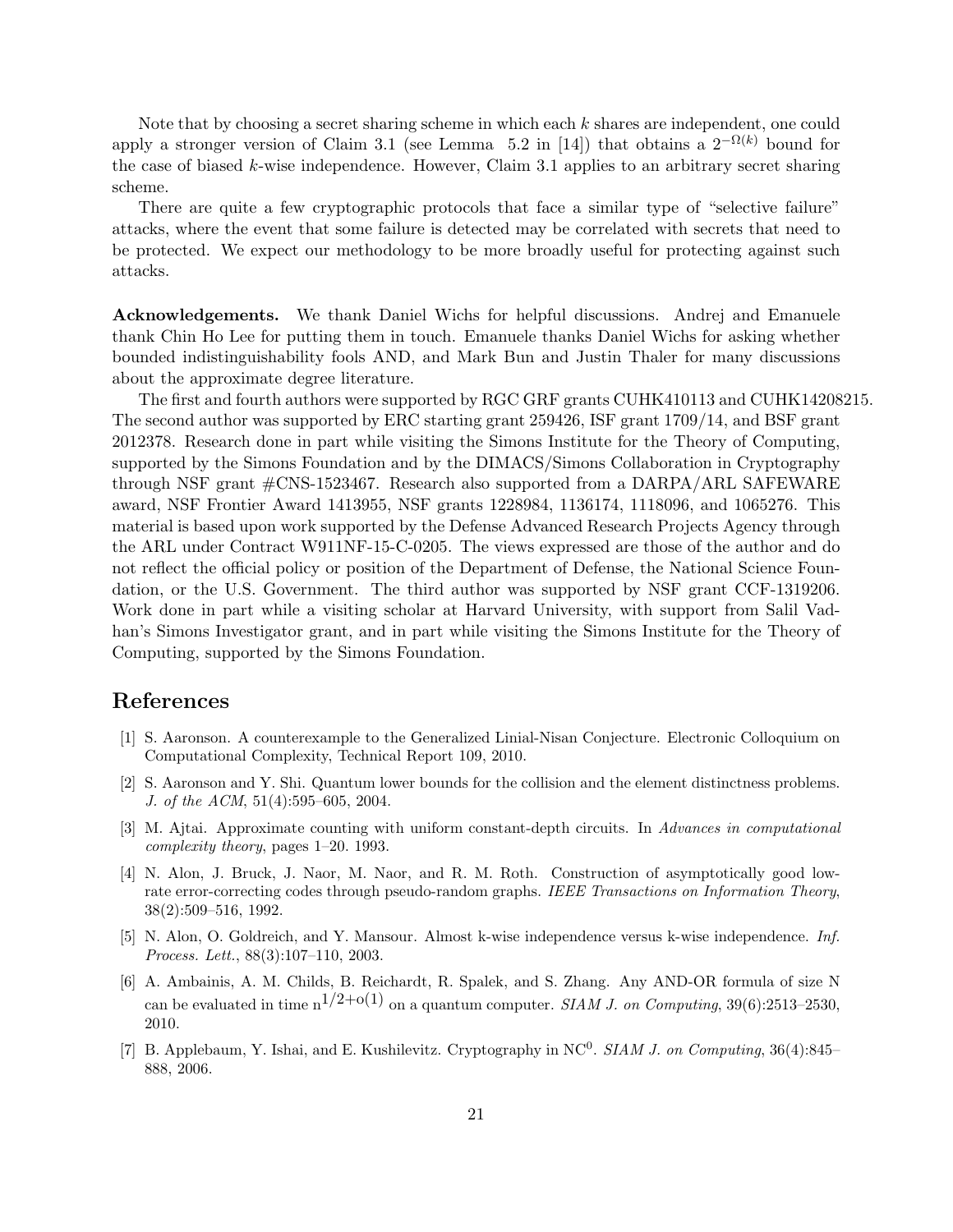- [8] L. M. J. Bazzi. Polylogarithmic independence can fool DNF formulas. SIAM J. Comput., 38(6):2220– 2272, 2009.
- [9] M. Braverman. Polylogarithmic independence fools  $AC^0$  circuits. *J. of the ACM*, 57(5), 2010.
- [10] H. Buhrman, I. Newman, H. Röhrig, and R. de Wolf. Robust polynomials and quantum algorithms. Theory Comput. Syst., 40(4):379–395, 2007.
- [11] M. Bun and J. Thaler. Dual lower bounds for approximate degree and markov-bernstein inequalities. In Proc. ICALP 2013.
- [12] M. Bun and J. Thaler. Dual polynomials for collision and element distinctness, 2015. www.eccc.unitrier.de/.
- [13] I. Cascudo Pueyo, H. Chen, R. Cramer, and C. Xing. Asymptotically good ideal linear secret sharing with strong multiplication over Any fixed finite field. In Proc. of Crypto 2009, pages 466–486, 2009.
- [14] S. Chari, P. Rohatgi, and A. Srinivasan. Improved algorithms via approximations of probability distributions. J. Comput. System Sci., 61(1):81–107, 2000.
- [15] S. Cimato, R. D. Prisco, and A. D. Santis. Probabilistic visual cryptography schemes. The Computer Journal, 49:97–107, 2006.
- [16] R. Cramer, I. B. Damgård, N. Döttling, S. Fehr, and G. Spini. Linear secret sharing schemes from error correcting codes and universal hash functions. In Proc. of Eurocrypt 2015, pages 313–336, 2015.
- [17] R. Cramer, Y. Dodis, S. Fehr, C. Padr´o, and D. Wichs. Detection of algebraic manipulation with applications to robust secret sharing and fuzzy extractors. In Proc. of Eurocrypt 2008, pages 471–488, 2008.
- [18] I. Damgård, Y. Ishai, and M. Krøigaard. Perfectly secure multiparty computation and the computational overhead of cryptography. In Proc. of Eurocrypt 2010, pages 445–465, 2010.
- [19] I. Damgård, Y. Ishai, M. Krøigaard, J. B. Nielsen, and A. Smith. Scalable Multiparty Computation with Nearly Optimal Work and Resilience. In Proc. of Crypto 2008. 2008.
- [20] I. Diakonikolas, P. Gopalan, R. Jaiswal, R. A. Servedio, and E. Viola. Bounded independence fools halfspaces. *SIAM J. on Computing*, 39(8):3441-3462, 2010.
- [21] I. Diakonikolas, D. Kane, and J. Nelson. Bounded independence fools degree-2 threshold functions. In Proc. of 51st FOCS, 2010.
- [22] E. Druk and Y. Ishai. Linear-time encodable codes meeting the Gilbert-Varshamov bound and their cryptographic applications. In Proc. ITCS 2014, pages 169–182, 2014.
- [23] A. Duc, S. Dziembowski, and S. Faust. Unifying leakage models: From probing attacks to noisy leakage. In Proc. of Eurocrypt 2014, pages 423–440, 2014.
- [24] G. Even, O. Goldreich, M. Luby, N. Nisan, and B. Velickovic. Efficient approximation of product distributions. Random Struct. Algorithms, 13(1):1–16, 1998.
- [25] S. Faust, T. Rabin, L. Reyzin, E. Tromer, and V. Vaikuntanathan. Protecting circuits from computationally bounded and noisy leakage. SIAM J. on Computing, 43(5):1564–1614, 2014.
- [26] D. Genkin, Y. Ishai, and A. Polychroniadou. Efficient multi-party computation: From passive to active security via secure SIMD circuits. In CRYPTO 2015, pages 721–741, 2015.
- [27] S. D. Gordon, Y. Ishai, T. Moran, R. Ostrovsky, and A. Sahai. On complete primitives for fairness. In Proc. of TCC 2010, pages 91–108, 2010.
- [28] J. Håstad. On the correlation of parity and small-depth circuits.  $SIAM J.$  on Computing, 43(5):1699– 1708, 2014.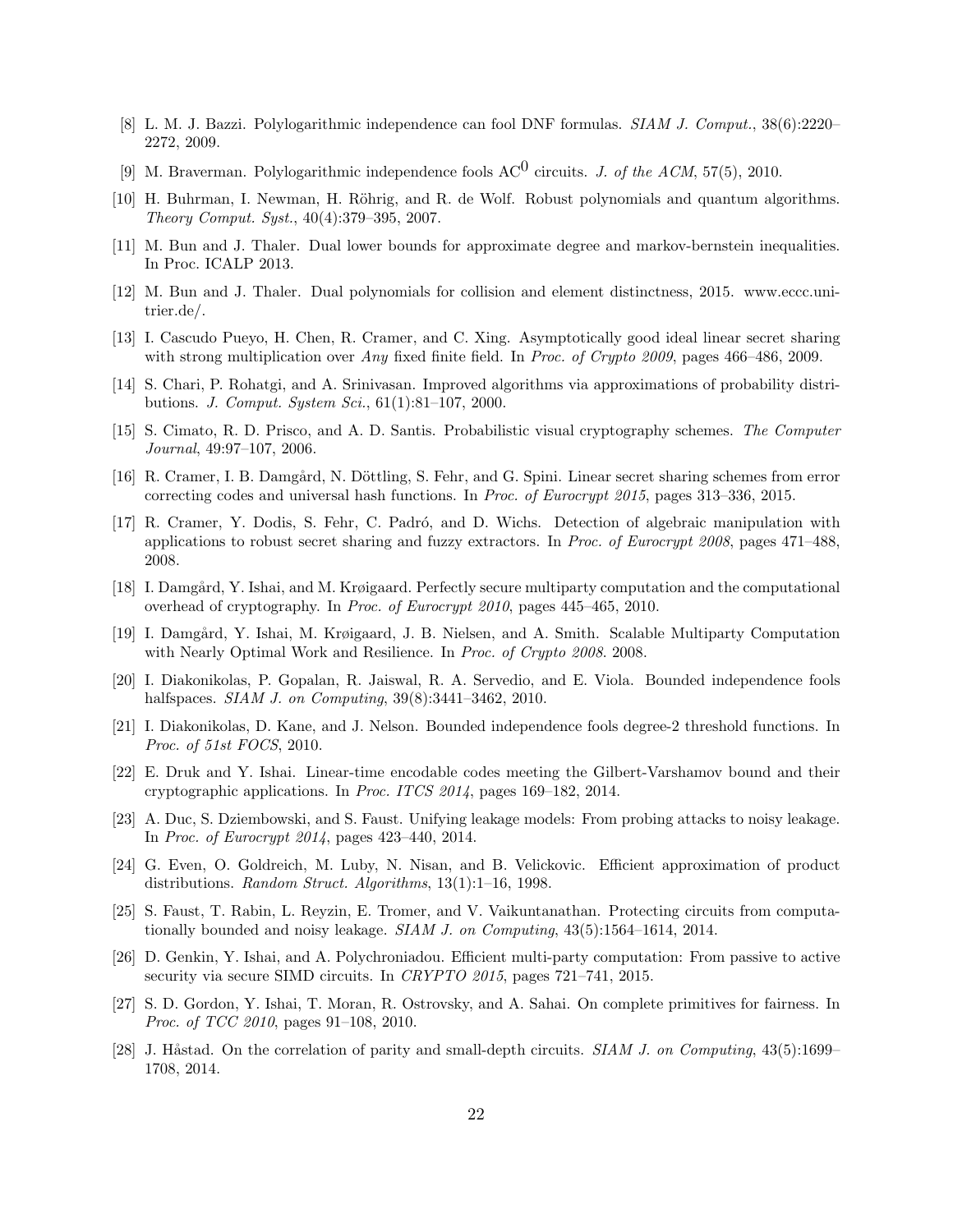- [29] Y. Ishai, E. Kushilevitz, X. Li, R. Ostrovsky, M. Prabhakaran, A. Sahai, and D. Zuckerman. Robust pseudorandom generators. In Proc. of ICALP 2013, pages 576–588, 2013.
- [30] Y. Ishai, E. Kushilevitz, R. Ostrovsky, M. Prabhakaran, and A. Sahai. Efficient non-interactive secure computation. In Proc. of Eurocrypt 2011, pages 406–425, 2011.
- [31] Y. Ishai, A. Sahai, M. Viderman, and M. Weiss. Zero knowledge LTCs and their applications. In Proc. of RANDOM 2013, pages 607–622, 2013.
- [32] Y. Ishai, A. Sahai, and D. Wagner. Private circuits: Securing hardware against probing attacks. In Proc. of Crypto 2003, pages 463–481, 2003.
- [33] J. Kahn, N. Linial, and A. Samorodnitsky. Inclusion-exclusion: Exact and approximate. Combinatorica, 16(4):465–477, 1996.
- [34] M. Krause and H. Simon. Determining the optimal contrast for secret sharing schemes in visual cryptography. Combinatorics, Probability & Computing, 12(3):285–299, 2003.
- [35] H. Kuwakado and H. Tanaka. Image size invariant visual cryptography. IEICE transactions on fundamentals of electronics, communications and computer sciences, 82(10):2172–2177, 1999.
- [36] N. Linial and N. Nisan. Approximate inclusion-exclusion. Combinatorica, 10(4):349–365, 1990.
- [37] E. Miles and E. Viola. Shielding circuits with groups. In Proc. of STOC 2013, 2013.
- [38] M. Minsky and S. Papert. Perceptrons. MIT Press, Cambridge, MA, 1969.
- [39] M. Naor and A. Shamir. Visual cryptography. In Proc. of Eurocrypt  $\ddot{\mathcal{O}}94$ , volume 950 of Lecture Notes in Computer Science, pages 1–12. Springer Berlin Heidelberg, 1994.
- [40] N. Nisan and M. Szegedy. On the degree of Boolean functions as real polynomials. Computational Complexity, 4:301–313, 1994.
- [41] R. O'Donnell. Analysis of Boolean Functions. Cambridge University Press, 2014.
- [42] R. O'Donnell and R. A. Servedio. New degree bounds for polynomial threshold functions. Combinatorica, 30(3):327–358, 2010.
- [43] R. Paturi. On the degree of polynomials that approximate symmetric boolean functions (preliminary version). In *Proc. of STOC 092*, pages  $468-474$ , 1992.
- [44] H. Randriambololona. Asymptotically good binary linear codes with asymptotically good selfintersection spans. IEEE Transactions on Information Theory, 59(5):3038–3045, 2013.
- [45] A. A. Razborov. A simple proof of Bazzi's theorem. ACM Transactions on Computation Theory  $(TOCT), 1(1), 2009.$
- [46] G. N. Rothblum. How to compute under  $AC^0$  leakage without secure hardware. In *Int. Cryptology* Conf. (CRYPTO), pages 552–569, 2012.
- [47] A. Shamir. How to share a secret. *Commun. ACM*, 22(11):612–613, 1979.
- [48] A. A. Sherstov. The pattern matrix method. *SIAM J. on Computing*, 40(6):1969–2000, 2011.
- [49] A. A. Sherstov. The power of asymmetry in constant-depth circuits. In Proc. of FOCS 2015, 2015.
- [50] R. Spalek. A dual polynomial for OR. CoRR, abs/0803.4516, 2008.
- [51] A. Tal. Tight bounds on The Fourier Spectrum of AC<sup>0</sup>. Electronic Colloquium on Computational Complexity, Technical Report TR14-174, 2014. www.eccc.uni-trier.de/.
- [52] E. Viola. On approximate majority and probabilistic time. Computational Complexity, 18(3):337–375, 2009.
- [53] E. Viola. The complexity of distributions. SIAM J. on Computing, 41(1):191–218, 2012.
- [54] D. Zuckerman. Linear degree extractors and the inapproximability of max clique and chromatic number. Theory of Computing, 3(1):103–128, 2007.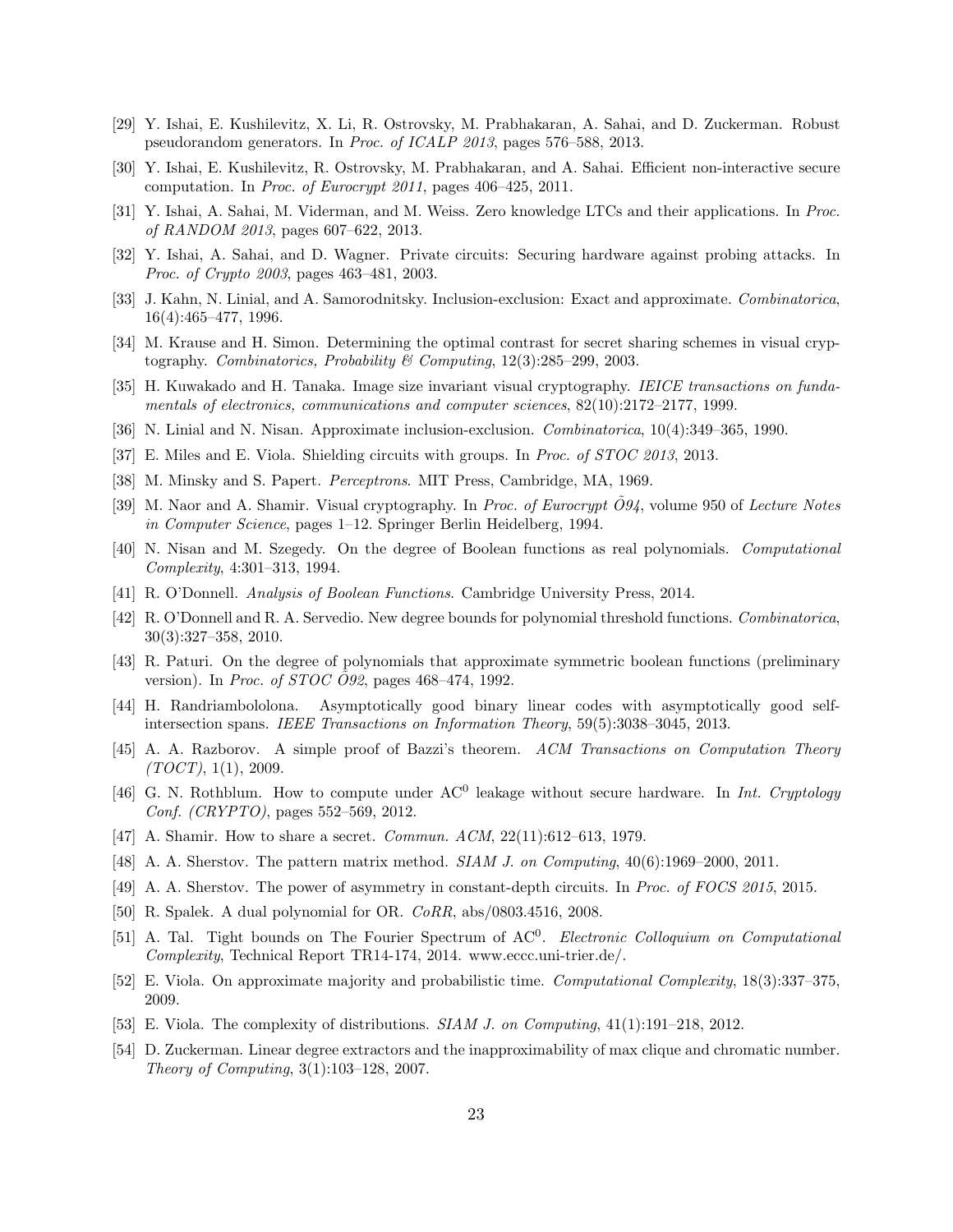## A Parameters for visual scheme

We demonstrate some specific parameter choices for our visual secret sharing scheme. For given k and  $\alpha$ , the corresponding entry in the next table gives the minimum value of n for which an  $(n, k)$  bit secret sharing scheme for OR with distinguishing advantage (i.e., contrast)  $\alpha$  exists. To compute these exact parameters we formulated the problem as a linear program and used the CVXOPT linear programming solver to perform the calculation. The images were recovered from instantiations of the scheme with parameter settings  $k = 8$ ,  $n = 21$  and  $k = 8$ ,  $n = 46$ , respectively.



## B Useful properties of approximate degree

We rely on the following two lemmas on approximate degree. The first lemma (cf. [20, Claim 3.8]) shows that approximation quality can be traded for degree.

**Lemma B.1.** Let  $0 < \epsilon' < \epsilon \leq 1/3$ . Suppose that the  $\epsilon$ -approximate degree of f is k. Then the  $\epsilon'$ -approximate degree of f is  $O(k \cdot \log \frac{\epsilon}{\epsilon'})$ .

The second lemma relates the approximate degree of the parity of t functions to a bound on their approximate degree. It follows by composing the functions using a "robust" polynomial for parity of degree  $O(t)$  [10]. A simpler bound, obtained by applying Lemma B.1 and multiplying the t approximations, adds an additional log t-factor to the degree.

**Lemma B.2.** Let  $f_1, f_2, \ldots, f_t$  be boolean functions whose  $1/3$ -approximate degree is at most k. Then the 1/3-approximate degree of  $f = f_1 \oplus f_2 \oplus \cdots \oplus f_t$  is  $O(kt)$ .

# C Sharing in  $AC^0$  with perfect secrecy

In this section we describe ways to maintain perfect secrecy while still generating the shares in AC<sup>0</sup>. Let p be a distribution over  ${0,1}^n$ . We say that a distribution q over  ${0,1}^n \cup {\perp}$  is  $\epsilon$ -near p if  $Pr[q = \perp] \leq \epsilon$  and p equals  $q|q \neq \perp$ , i.e., q conditioned on the event  $q \neq \perp$ . We think of ' $\perp$ ' as failure and we generally use the word 'near' to indicate sampling with failure.

**Theorem C.1.** For schemes 1. to 4. in Corollary 2.2 the following holds. Let  $\mu$  and  $\nu$  be the distributions on  ${0,1}^n$  of the shares of 0 and 1 respectively. Let c be an integer. There exists explicit AC<sup>0</sup> circuits of size polynomial in n that sample distributions  $\mu_{\perp}$  and  $\nu_{\perp}$  such that:

- 1. (Secrecy) If  $\mu$  and  $\nu$  are k-wise indistinguishable then so are  $\mu_{\perp}$  and  $\nu_{\perp}$ .
- 2. (Reconstruction)  $\mu_{\perp}$  and  $\nu_{\perp}$  are  $\epsilon$ -near  $\mu$  and  $\nu$ , respectively, for  $\epsilon = 2^{-n^c}$ .